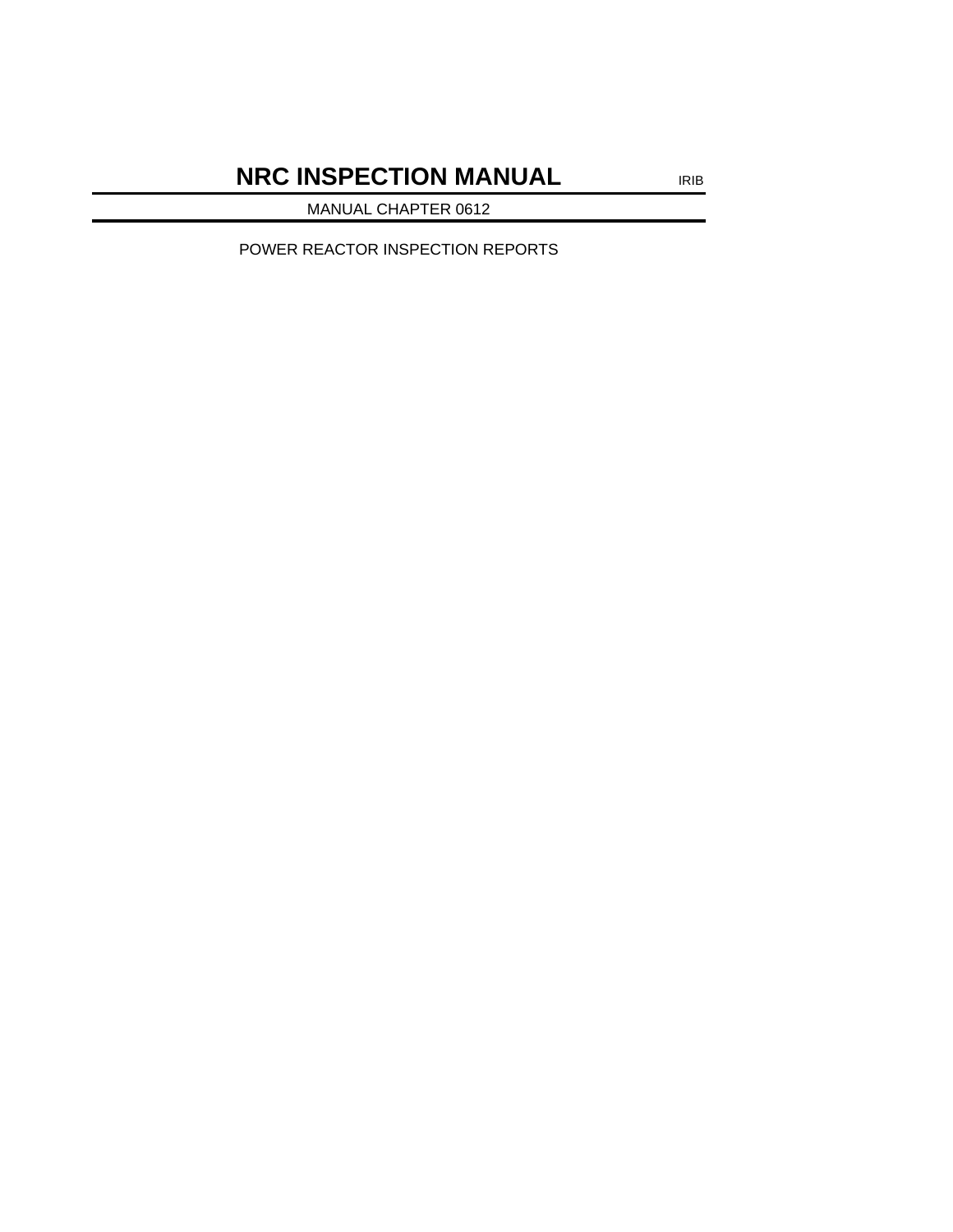# **CONTENTS**

| 0612-01                                     | Page                                                                                                                                                                                                                        |
|---------------------------------------------|-----------------------------------------------------------------------------------------------------------------------------------------------------------------------------------------------------------------------------|
| 0612-02                                     |                                                                                                                                                                                                                             |
| 0612-03                                     |                                                                                                                                                                                                                             |
| 0612-04<br>04.01<br>04.02<br>04.03<br>04.04 |                                                                                                                                                                                                                             |
| 0612-05<br>05.01<br>05.02<br>05.03<br>05.04 |                                                                                                                                                                                                                             |
| 0612-06<br>06.01<br>06.02<br>06.03<br>06.04 | a.<br>b.<br>$C_{-}$<br>Risk-Informed SDP Results - Results from IMC 0609<br>1.<br>Non-Risk-Informed SDP Results - Results from IMC 0609<br>2.<br>3.<br>4.<br>Findings Related to Cross-Cutting Areas.  12<br>5.<br>6.<br>d. |
| 0612-07<br>07.01                            | DOCUMENTING PERFORMANCE INDICATOR VERIFICATION                                                                                                                                                                              |
| 07.02<br>0612-08<br>08.01<br>08.02          | 17                                                                                                                                                                                                                          |

Issue Date: XX/XX/XX

 $\mathbf{i}$ 

0612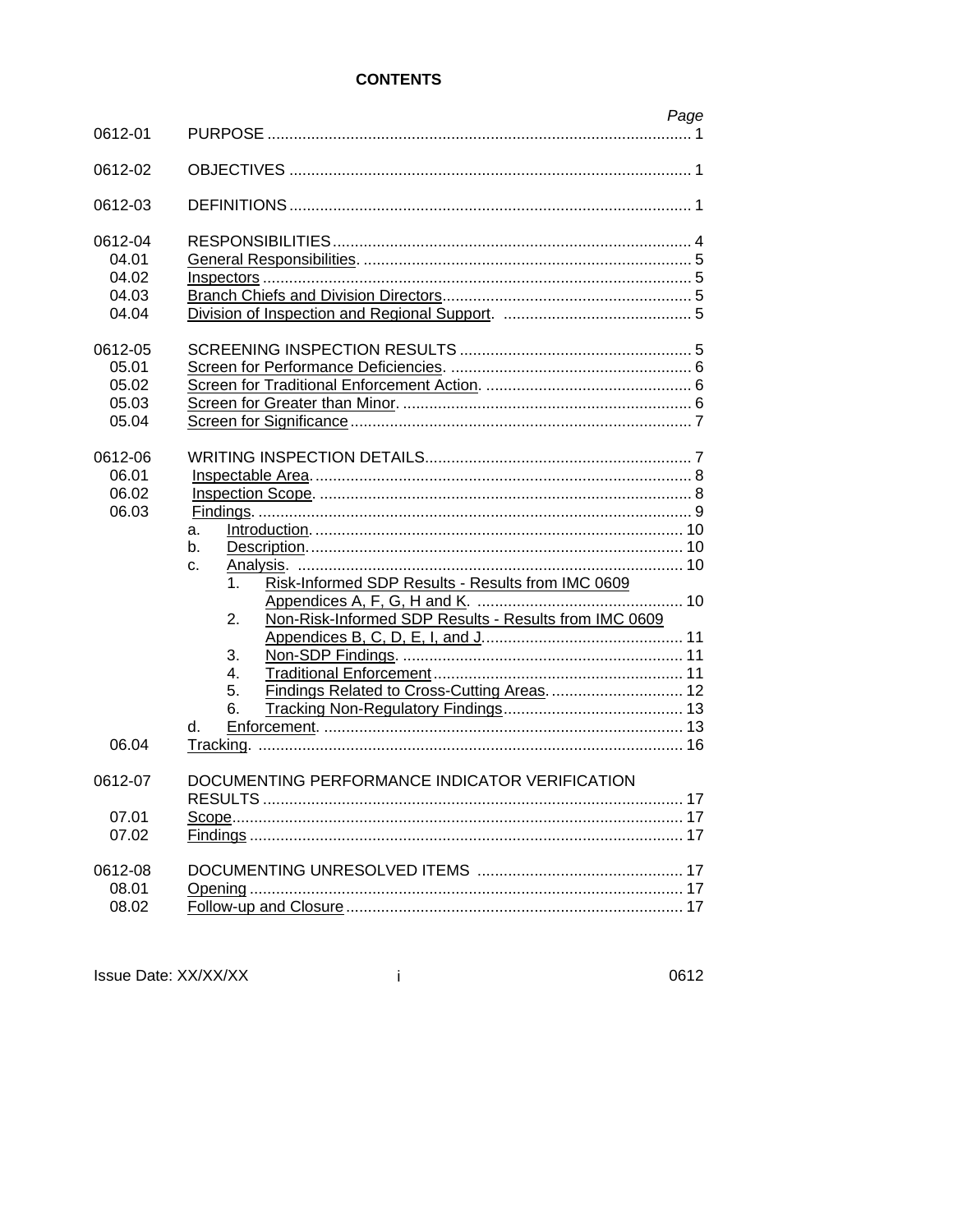| 0612-09 | DOCUMENTING LERS AND LICENSEE-IDENTIFIED VIOLATIONS  18 |  |
|---------|---------------------------------------------------------|--|
| 09.01   |                                                         |  |
|         | a <sub>z</sub>                                          |  |
|         | b.                                                      |  |
| 09.02   |                                                         |  |
| 0612-10 |                                                         |  |
| 10.01   |                                                         |  |
| 10.02   |                                                         |  |
| 0612-11 |                                                         |  |
| 11.01   |                                                         |  |
| 11.02   |                                                         |  |
| 11.03   |                                                         |  |
| 11.04   |                                                         |  |
| 11.05   |                                                         |  |
| 11.06   |                                                         |  |
| 11.07   |                                                         |  |
| 11.08   |                                                         |  |
| 0612-12 |                                                         |  |
| 12.01   |                                                         |  |
| 12.02   |                                                         |  |

| Issue Date: XX/XX/XX |  |  |
|----------------------|--|--|
|----------------------|--|--|

 $\ddot{\rm n}$ 

0612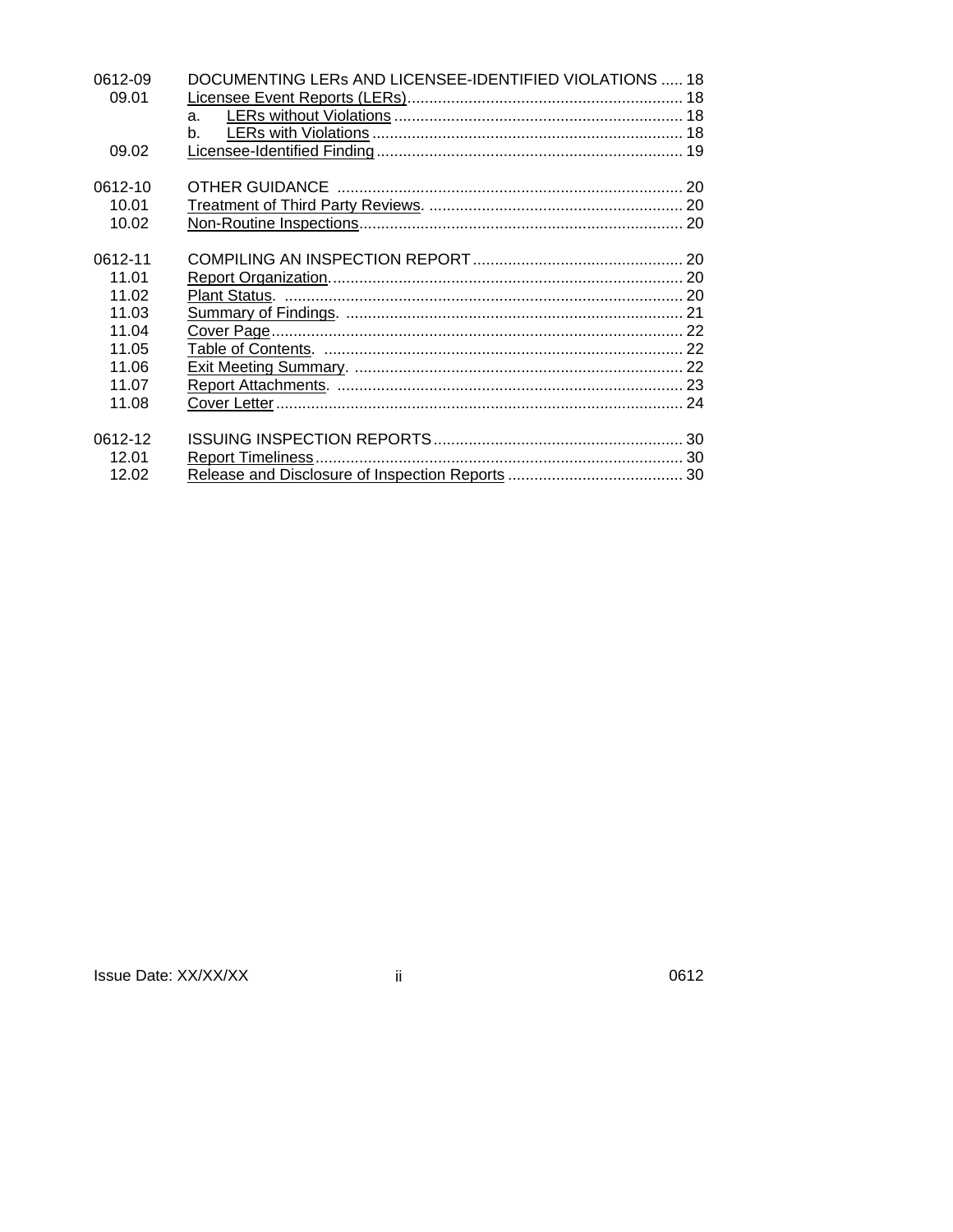#### **POWER REACTOR INSPECTION REPORTS**

#### 0612-01 PURPOSE

To define the content and format for reports of power reactor inspections.

## 0612-02 OBJECTIVES

To ensure that inspection reports:

02.01 Clearly communicate significant inspection results in a consistent manner to licensees, NRC staff, and, where applicable, the public.

02.02 Document the basis for significance determination and enforcement action.

02.03 Provide inspection results as one input into the Operating Reactor Assessment Program (IMC 0305) of the Reactor Oversight Process (ROP) and the Operating Security Assessment Program.

#### 0612-03 DEFINITIONS

The following terms are applicable for the purposes of documentation:

AV: An inspection finding which may or may not have regulatory requirements associated with it and, therefore, may or may not be a violation, but has been determined to be potentially greater-than-green in risk significance.

Closed Item: A matter previously reported as a noncompliance, an inspection finding, a licensee event report, or an unresolved item, that the inspector concludes has been satisfactorily addressed based on information obtained during the current inspection.

Cross-Cutting Aspect: A performance characteristic that is the most significant contributor to a performance deficiency and provides the most meaningful insight for assessing performance of the licensee. The cross-cutting aspects which can be ascribed to an inspection finding are fully described in IMC 0305, "Operating Reactor Assessment Program."

Deviation: A licensee's failure to satisfy a written commitment, such as a commitment to conform to the provisions of applicable codes, standards, guides, or accepted industry practices when the commitment, code, standard, guide, or practice involved has not been made a requirement by the Commission.

Escalated Enforcement Action: A notice of violation or civil penalty for any Severity Level I, II, or III violation; a notice of violation associated with an inspection finding that the **Deleted:** Performance characteristics that comprise a crosscutting area component. They are associated with inspection findings and play a significant role in contributing to the performance deficiency.

**Deleted:** different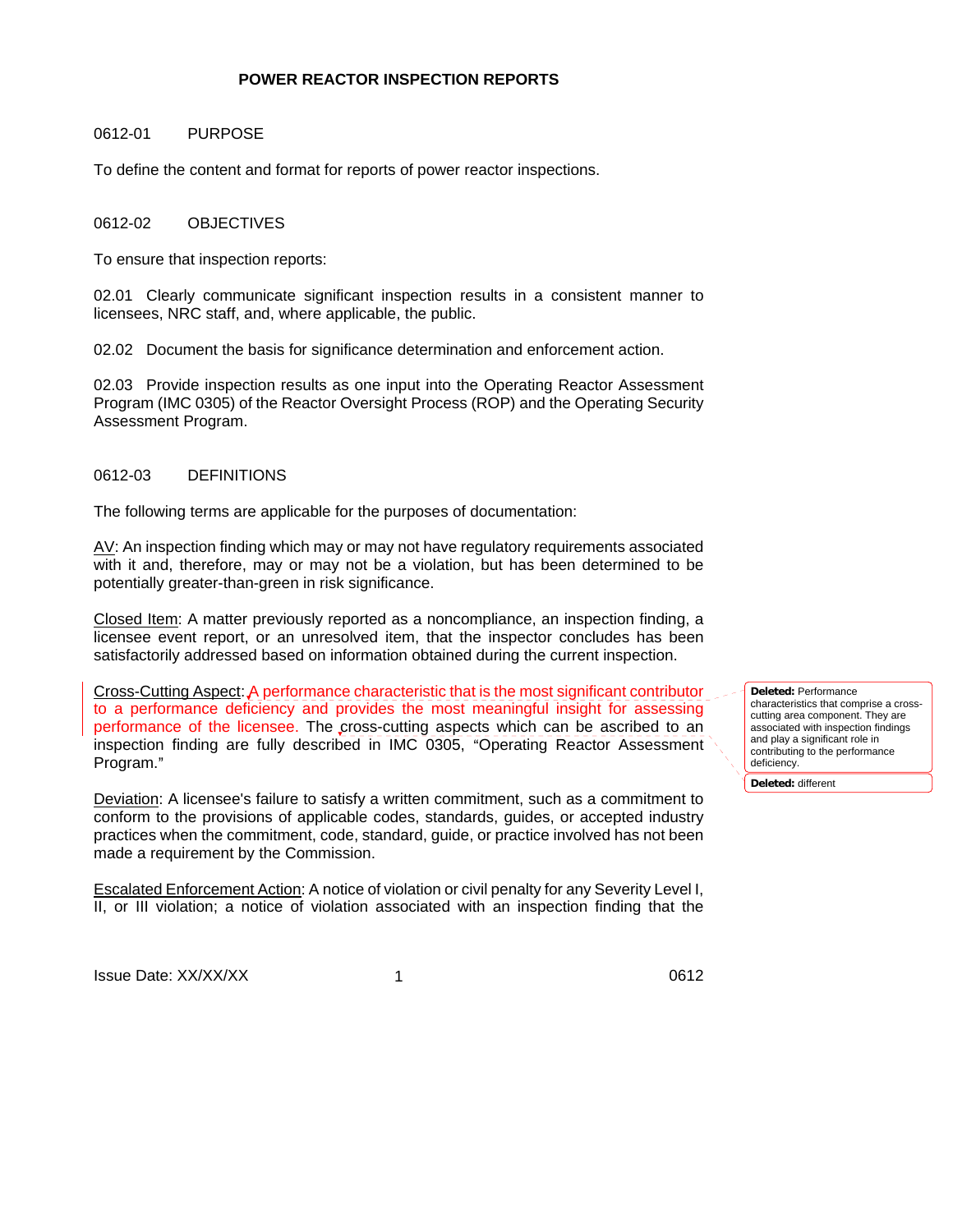significance determination process characterizes as having low to moderate, or greater safety significance (White, Yellow or Red finding); or any order based upon a violation.

Finding (FIN): A NRC-identified or self-revealing issue of concern that is associated with a licensee performance deficiency. Findings may or may not be associated with regulatory requirements and, therefore, may or may not result in a violation. Licensee-identified findings of very low safety significance (Green) that are not violations of regulatory requirements are not documented in inspection reports.

Green Finding: A finding of very low safety significance.

Independent Item: An item used to track information that does not originate in or is typically not documented as a finding in an inspection report but may be referenced in an inspection report to assess plant performance such as an Office of Investigation harassment and intimidation case.

Integrated Inspection Reports: A reactor inspection report that combines inputs from several inspections (resident, regional, etc.) conducted within a specified period.

Issue: A well-defined observation or collection of observations that is of concern and may or may not result in a finding.

Licensee-Identified: For the purpose of this inspection manual chapter (IMC), "licenseeidentified" findings are those findings that are not NRC-identified or self-revealing. Most, but not all, licensee-identified findings are discovered through a licensee program or process. Some examples of licensee programs that likely result in such findings are post maintenance testing, surveillance testing, ASME Section XI testing, drills, critiques, event assessments, evaluations, or audits conducted by or for the licensee. Other examples of licensee-identified findings are those findings that are identified by the licensee as a result of their deliberate and focused observation during the course of performing their normal duties (e.g., plant operator or other licensee personnel identifying a packing leak on a valve or identifying a valve out-of-position during a routine tour of the facility would be considered licensee-identified, although the individual's duties at the time may not have been to identify these types of deficiencies).

Minor Violation/Finding: A violation or finding that is less significant than a Severity Level IV violation or less significant than what the SDP characterizes as Green and is of such low significance that documentation in an NRC inspection report is not normally warranted. Although minor violations must be corrected, they are not usually described in inspection reports (see exception in section 05.03.d).

Non-Cited Violation (NCV): A method for dispositioning a Severity Level IV violation or a violation associated with a finding that is characterized as Green (very low safety significance). Provided applicable criteria in the enforcement policy are met, such findings are documented as violations, but are not cited in notices of violation, which normally require written responses from licensees.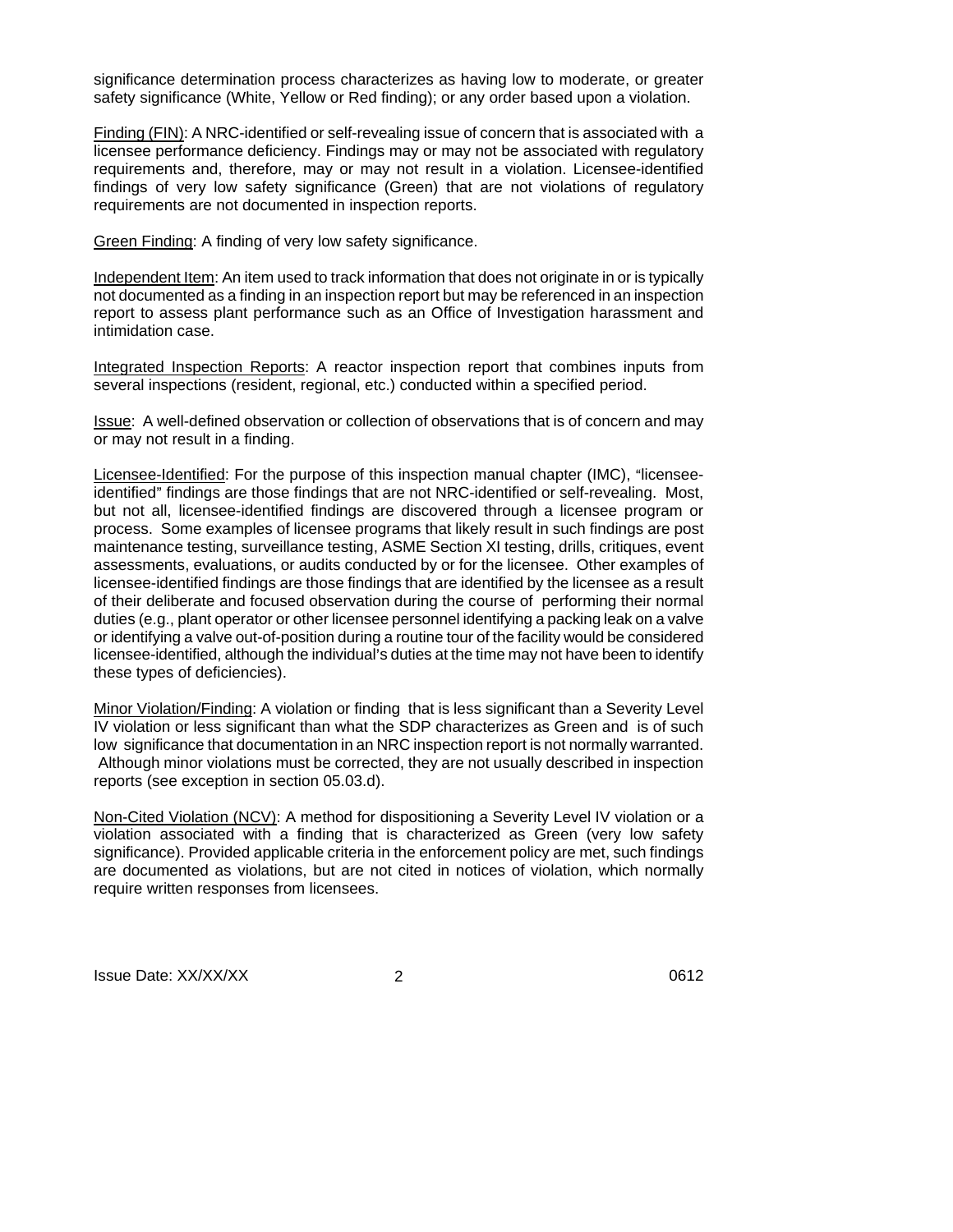Noncompliance: A violation (regardless of whether it is cited or not), nonconformance, or deviation.

Nonconformance: A vendor's or certificate holder's failure to meet contract requirements related to NRC activities (e.g., 10 CFR Part 50, Appendix B, Part 71, or Part 72) where the NRC has not imposed requirements directly on the vendor or certificate holder.

Notice of Violation (NOV): A formal, written citation in accordance with 10 CFR 2.201 that sets forth one or more violations of a legally binding regulatory requirement.

NRC-Identified: For the purpose of this IMC, NRC-identified findings are those findings, found by NRC inspectors, of which the licensee was not previously aware or had not been previously documented in the licensee's corrective action program. NRC-identified findings also include previously documented licensee findings to which the inspector has significantly added value. Added value means that the inspector has identified previously unknown weakness in the licensees classification, evaluation, or corrective actions associated with the licensee's correction of a finding.

Observation: A factual detail noted during an inspection. Observations are not generally documented in inspection reports but may be documented in conjunction with and to support a finding. Additionally, observations may be documented to support the requirements of temporary instructions and Inspection Procedure (IP) 71152, "Identification and Resolution of Problems."

Performance Deficiency: An issue that is the result of a licensee not meeting a requirement or standard where the cause was reasonably within the licensee's ability to foresee and correct, and that should have been prevented. A performance deficiency can exist if a licensee fails to meet a self-imposed standard or a standard required by regulation.

If the performance deficiency has a cross-cutting aspect, the cross-cutting aspect is the most significant contributor to the performance deficiency rather than an independent issue. Issues *jnvolving* problem identification and resolution, human performance, or establishment of a safety-conscious work environment, in and of themselves, do not provide the basis for a performance deficiency.

Potentially Generic Issue: An inspection finding that may have implications for other licensees, certificate holders, or vendors whose facilities or activities are of the same or similar manufacture or style.

Red Finding: A finding of high safety significance.

Self-Revealing: For the purpose of documentation in the ROP (versus enforcement), selfrevealing findings are those findings that become self-evident and require no active and deliberate observation by the licensee or NRC inspectors to determine whether a change in process or equipment capability or function has occurred. Additionally, self-revealing findings will normally be documented in the inspection report for the time period in which the self-revealing event occurred. Self-revealing findings become readily apparent to either NRC or licensee personnel through a readily detectable degradation in the material condition, capability, or functionality of equipment or plant operations. Self-revealing

Issue Date: XX/XX/XX 0612 3

**Deleted:** related **Deleted:** s **Deleted:** s **Deleted:** are **Deleted:** generally considered an underlying cause of **Deleted:** of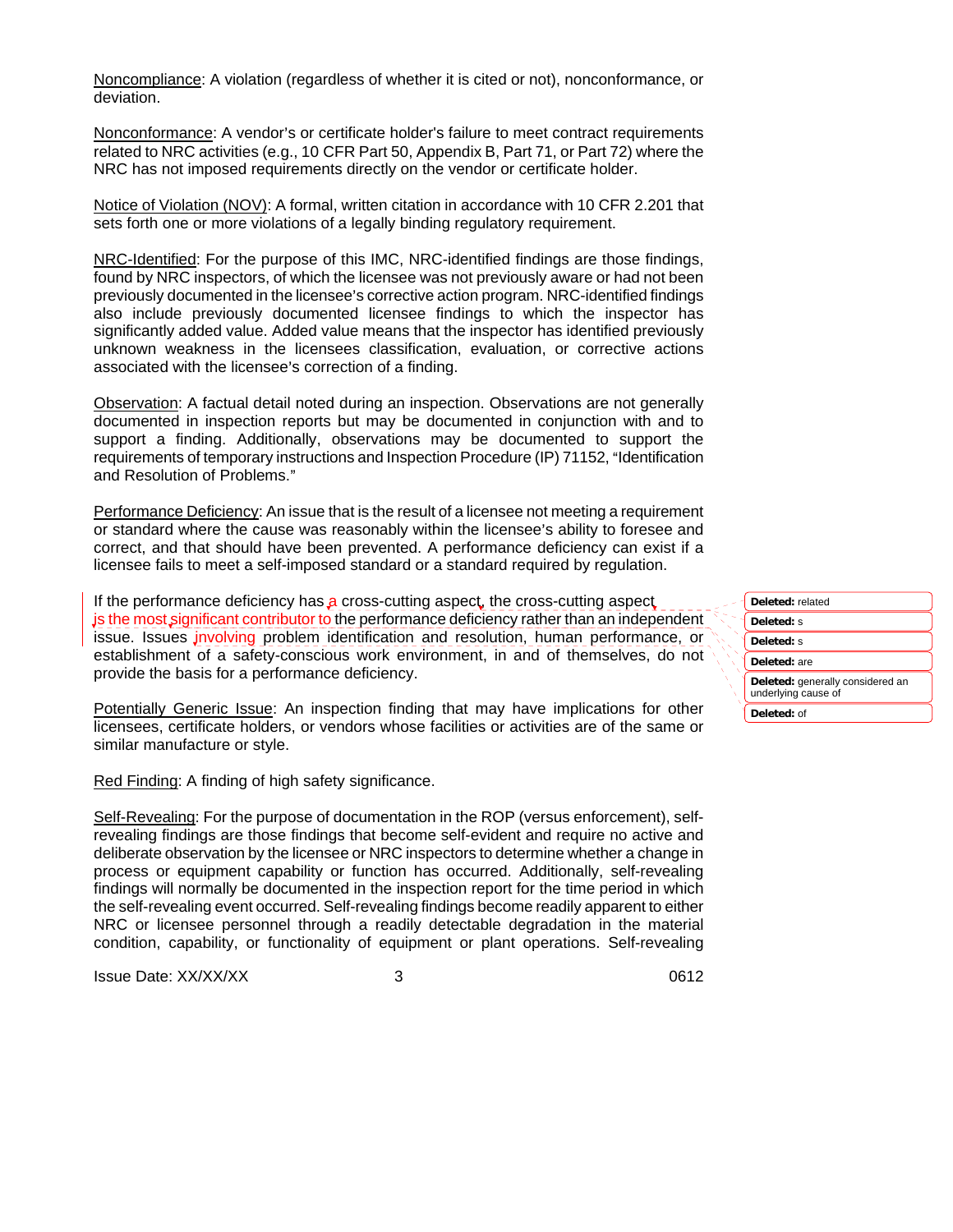findings are treated the same as NRC-identified findings for the purposes of documenting them in inspection reports. Some examples of self-revealing findings include those resulting from: reactor trips and secondary plant transients; failure of emergency equipment to operate; unanticipated or unplanned relief valve actuations; obvious failures of fluid piping or plant equipment; and identification of large quantities of water in areas where you would not normally expect such a condition; non-compliance with high radiation area requirements that was identified through an electronic dosimeter alarm.

Significance: A measure of importance. As used in this IMC, significance involves the consideration of: (1) actual safety consequences; (2) potential safety consequences, including the consideration of risk information: (3) potential for impacting the NRC's ability to perform its regulatory function; and (4) any willful aspects of the violation.

Significance Determination Process (SDP): The process used to characterize the importance of an inspection finding using the process described in IMC 0609.

Substantive: Involving matters of major or practical importance; considerable in amount or numbers. In this IMC, substantive information must be placed in context relative to the inspection scope and the potential or actual safety significance.

Unresolved Item (URI): An issue about which more information is required to determine if it is acceptable, if it is a finding, or if it constitutes a deviation or violation. Such a matter may require additional information from the licensee or cannot be resolved without additional guidance or clarification/interpretation of the existing guidance (e.g., performance indicator reporting guidance).

Violation (VIO): The failure to comply with a legally binding regulatory requirement, such as a statute, regulation, order, license condition, or technical specification.

Weakness: (Applies to emergency preparedness) A demonstrated level of performance (e.g., in a drill) that could have precluded effective implementation of the emergency plan in the event of an actual emergency.

Willfulness: An attitude toward noncompliance with requirements that ranges from careless disregard to a deliberate intent to violate or falsify.

White Finding: A finding of low to moderate safety significance.

Yellow Finding: A finding of substantial safety significance.

### 0612-04 RESPONSIBILITIES

04.01 General Responsibilities. Each inspection of a reactor facility shall be documented in a report consisting of a cover letter, a cover page, a summary of findings or summary of issues, and inspection details.

Issue Date: XX/XX/XX 4 and 1612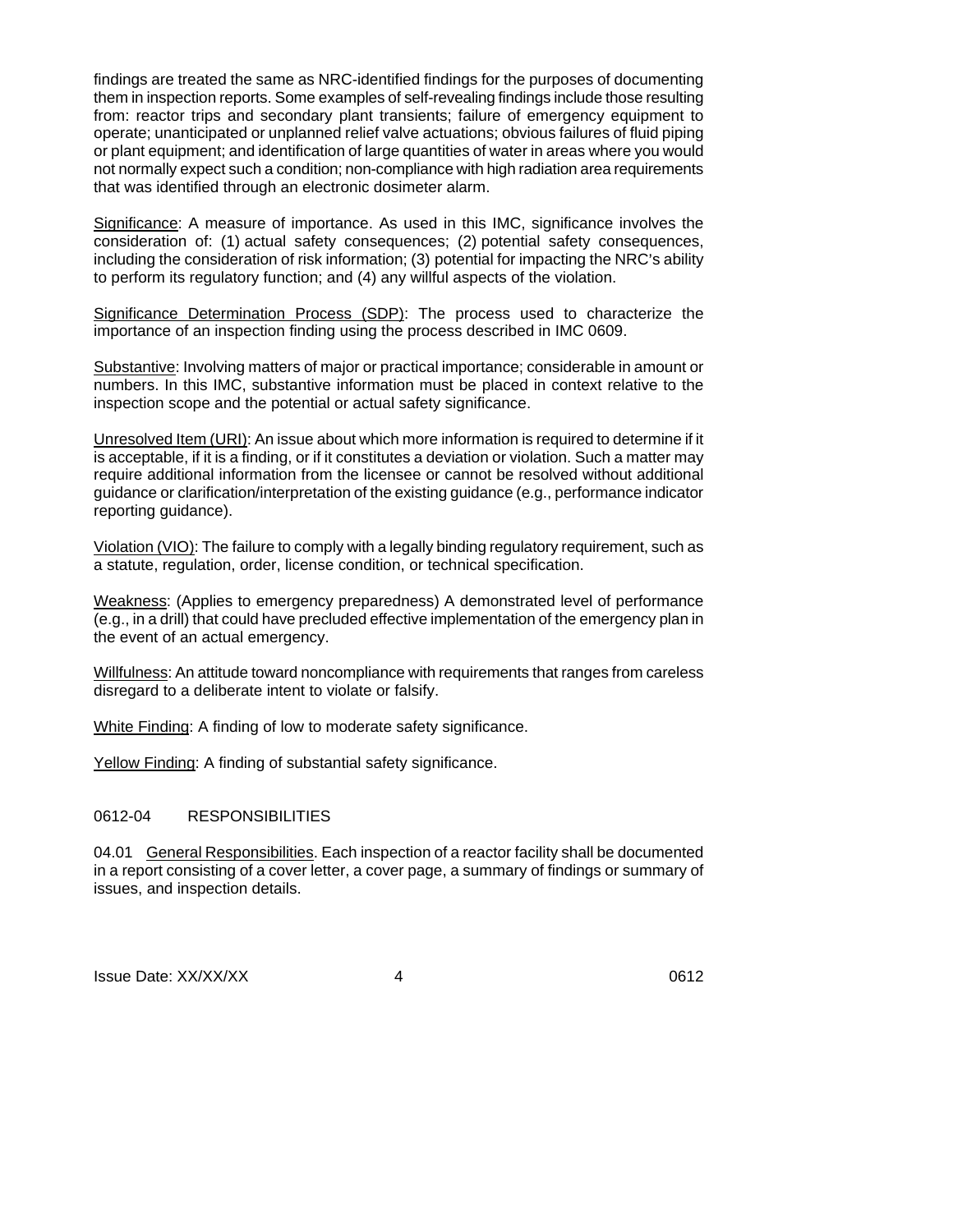#### 04.02 Inspectors.

- a. All NRC power reactor inspectors are required to prepare inspection reports in accordance with the guidance provided in this manual chapter.
- b. Inspectors have the primary responsibility for ensuring that inspection findings are accurately reported, and that referenced material is correctly characterized.
- c. Inspectors are responsible for ensuring that the content of the inspection report does not conflict with the information presented at the exit meeting.

#### 04.03 Branch Chiefs and Division Directors.

- a. A manager familiar with NRC requirements in the inspected area shall review each inspection report to ensure that the report follows the format given in this chapter.
- b. The management reviewer shall ensure that inspection findings are consistent with NRC policies and technical requirements and that enforcement-related findings are addressed in accordance with the NRC Enforcement Policy and the NRC Enforcement Manual.
- c. The management reviewer shall ensure that significance determinations made in the inspection report are in accordance with IMC 0609.
- d. Regional managers shall establish internal procedures to provide a record of inspectors' and reviewers' concurrences. The procedures should address how to ensure continued inspector concurrence when substantive changes are made to the report as originally submitted, and how to treat disagreements that occur during the review process.
- e. The applicable division director or designated branch chief is responsible for the report content, tone, overall regulatory focus, and timeliness of regional inspection reports.

04.04 Division of Inspection and Regional Support. The Reactor Inspection Branch is responsible for providing interpretations of the information contained in this manual chapter, for answering questions related to the guidance, and for providing guidance for situations not covered in this manual chapter.

## 0612-05 SCREENING INSPECTION RESULTS

The documentation process begins with the screening of inspection results to determine if an inspection issue must be documented in an inspection report. Use the process described in the following steps to screen inspection results.

05.01 Screen for Performance Deficiencies. Determine if a performance deficiency exists.

a. Answer the performance deficiency question in Appendix B, Section 1.

Issue Date: XX/XX/XX 65

**Formatted: Bullets and Numbering**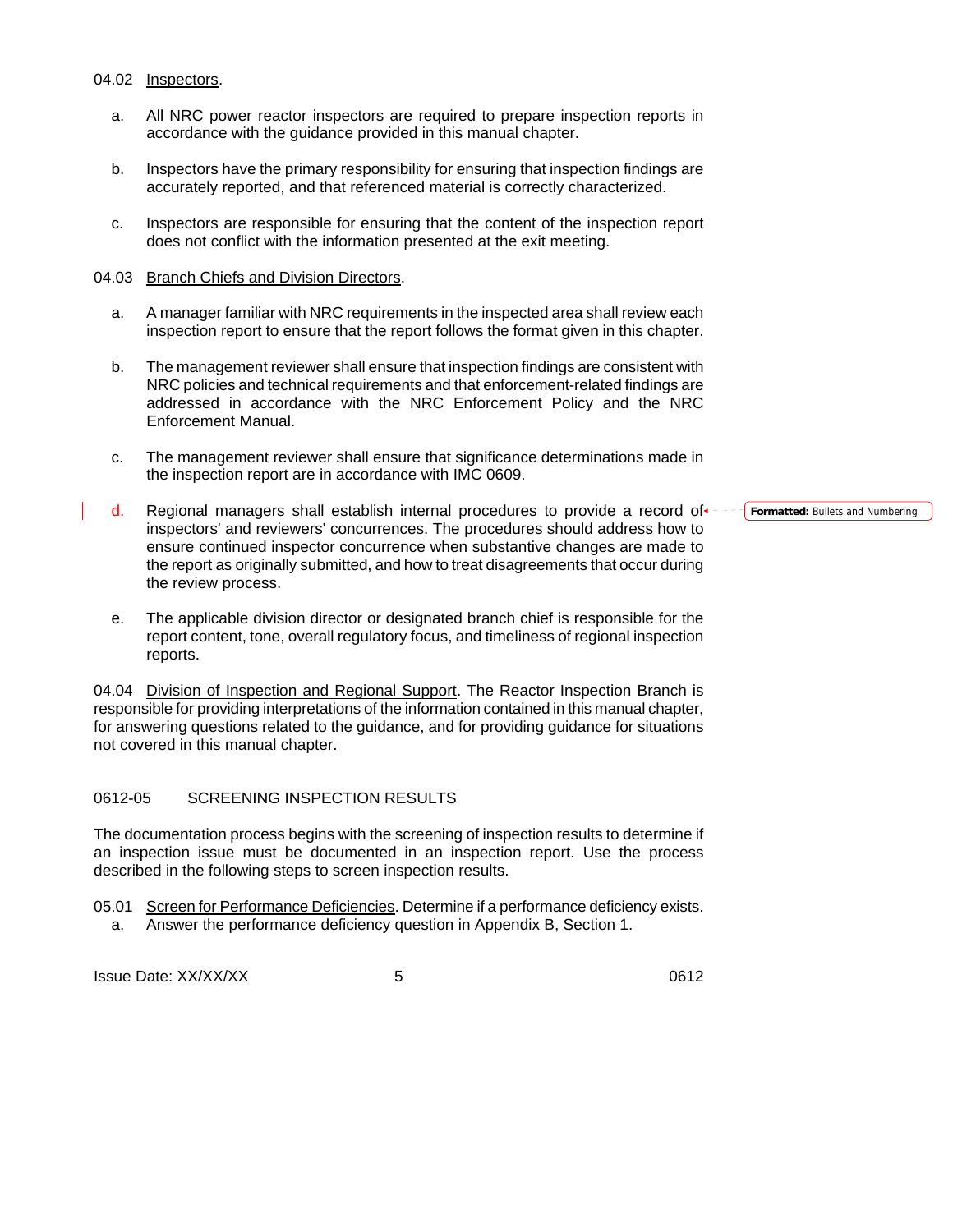b. If the answer to the performance deficiency question is "No," then the issue is not a performance deficiency. However, if the issue is a violation, then review the information with your immediate supervisor and the regional enforcement coordinator to determine the appropriate action. Go to Section 0612-06.

Note: Inspectors shall use the ROP Feedback Program, IMC-0801, to document situations where issues cannot be described in inspection reports (issues must result in a greater-than-minor finding) because there is no regulation or "selfimposed" standard associated with the deficient condition.

c. If the answer to the question is "Yes," then the issue is a finding. Go to Section 05.02 of this chapter.

05.02 Screen for Traditional Enforcement Action. This screen is used to determine if a finding warrants consideration of enforcement action using severity levels and possible civil penalties by virtue of being in one of the prescribed categories for traditional enforcement. It is expected that only a small fraction of all identified findings will be traditional enforcement findings.

- a. Answer the enforcement questions listed in Appendix B, Section 2.
- b. If the answer to any of the enforcement questions is a "Yes," then the finding should be addressed by traditional enforcement. Discuss the finding with management to determine severity level and enforcement action. If the finding can also be evaluated with an SDP, discuss options with management. Go to Section 0612-06.
- 05.03 Screen for Greater than Minor.
	- a. Review the list of sample minor findings listed in Appendix E.
	- b. If the finding is similar to the samples listed as being minor, then the finding should not be documented.

If the finding is similar to the samples as being greater than minor, then describe the set of conditions that make the finding greater than minor (e.g., the associated cornerstone attribute and how the objective was affected).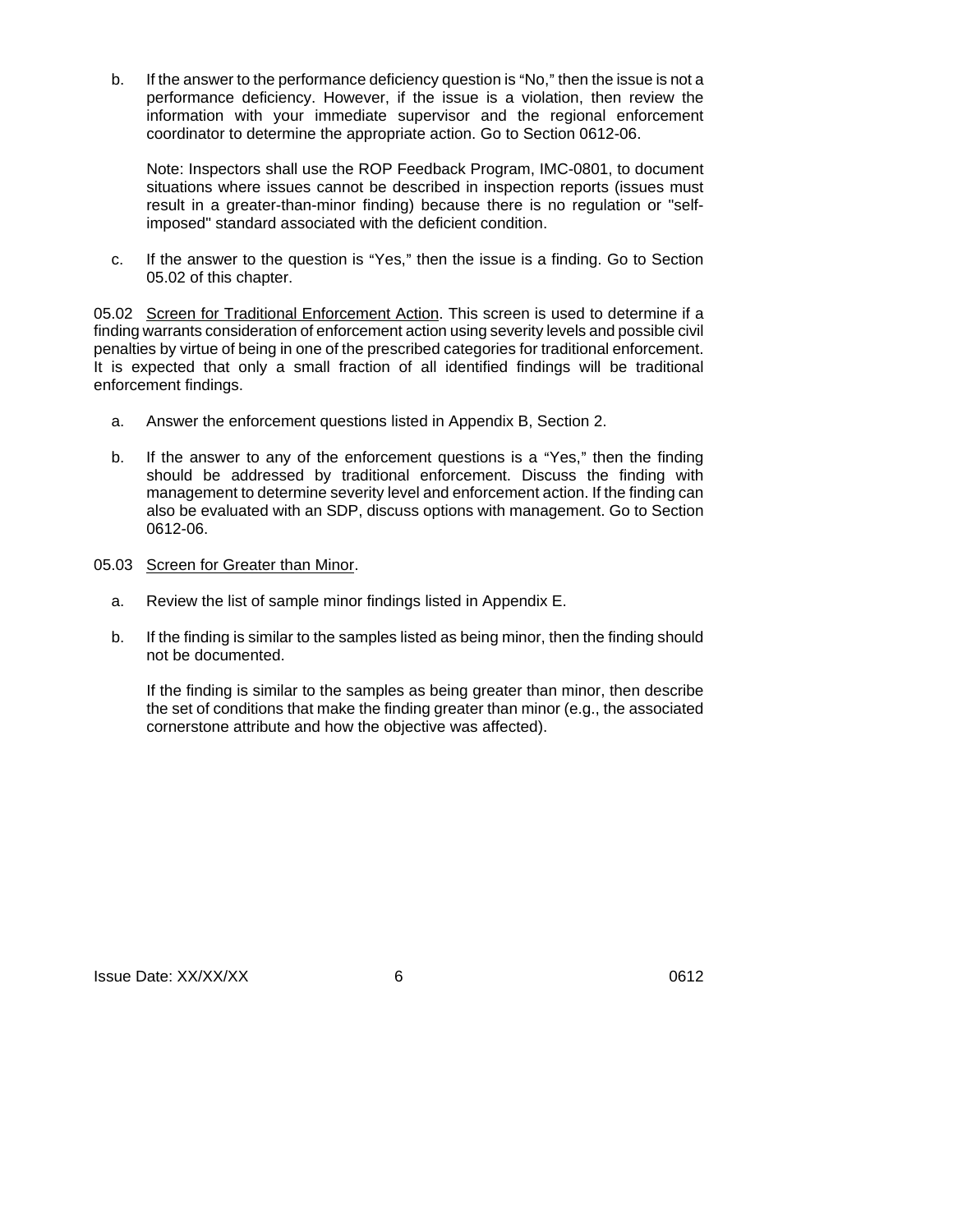c. If the examples in Appendix E are not applicable, then answer the minor questions in Appendix B, Section 3.

If the answer to any of the minor questions is "Yes," then go to section 05.04 of this chapter to determine its safety significance. Also, describe the set of conditions that make the finding greater than minor (e.g., the associated cornerstone attribute and how the objective was affected).

d. If the answer to all of the minor questions is "No," then do not document the finding. See exception in text box noted below.

EXCEPTION: A minor violation or a finding may be documented when it is necessary to close a licensee event report, or to close an unresolved item, or if related directly to an issue of agency-wide concern (e.g., in documenting the results of a temporary instruction). If it is necessary to document a minor violation, then it is done in accordance with the guidance contained in the Enforcement Manual.

- 05.04 Screen for Significance. Determine the significance of the greater than minor finding.
	- a. Review the questions contained in Appendix B, Section 4 to determine if the finding can be evaluated with an SDP.
	- b. If the questions indicate that use of an SDP is appropriate, then go to the appropriate section of IMC-0609, process the finding through the SDP, determine the color of the finding, and document the finding in the appropriate section of the report.
	- c. If a finding is greater than minor, but cannot be evaluated by an SDP and does not fit traditional enforcement, then submit the finding for review by the regional branch chief to ensure that it is of very low safety significance (Green). If management review determines that the finding has the potential to be greater than Green in significance, then the disposition of the finding must be coordinated with the Regional Enforcement Coordinator.
- Note: For issues involving the maintenance rule, the Quality and Vendor Branch of Division of Engineering in NRR must be consulted before finalizing the inspection findings.
- 05.05 Analyze for Cross-Cutting Aspects

 Assess the cause(s) of the performance deficiency to identify a potential crosscutting aspect using the guidance and questions in section 5 of Appendix B. The cross-cutting aspect of a finding is not considered a separate finding but rather a performance characteristic that is the most significant contributor to the performance

Issue Date: XX/XX/XX 7 7 7 0612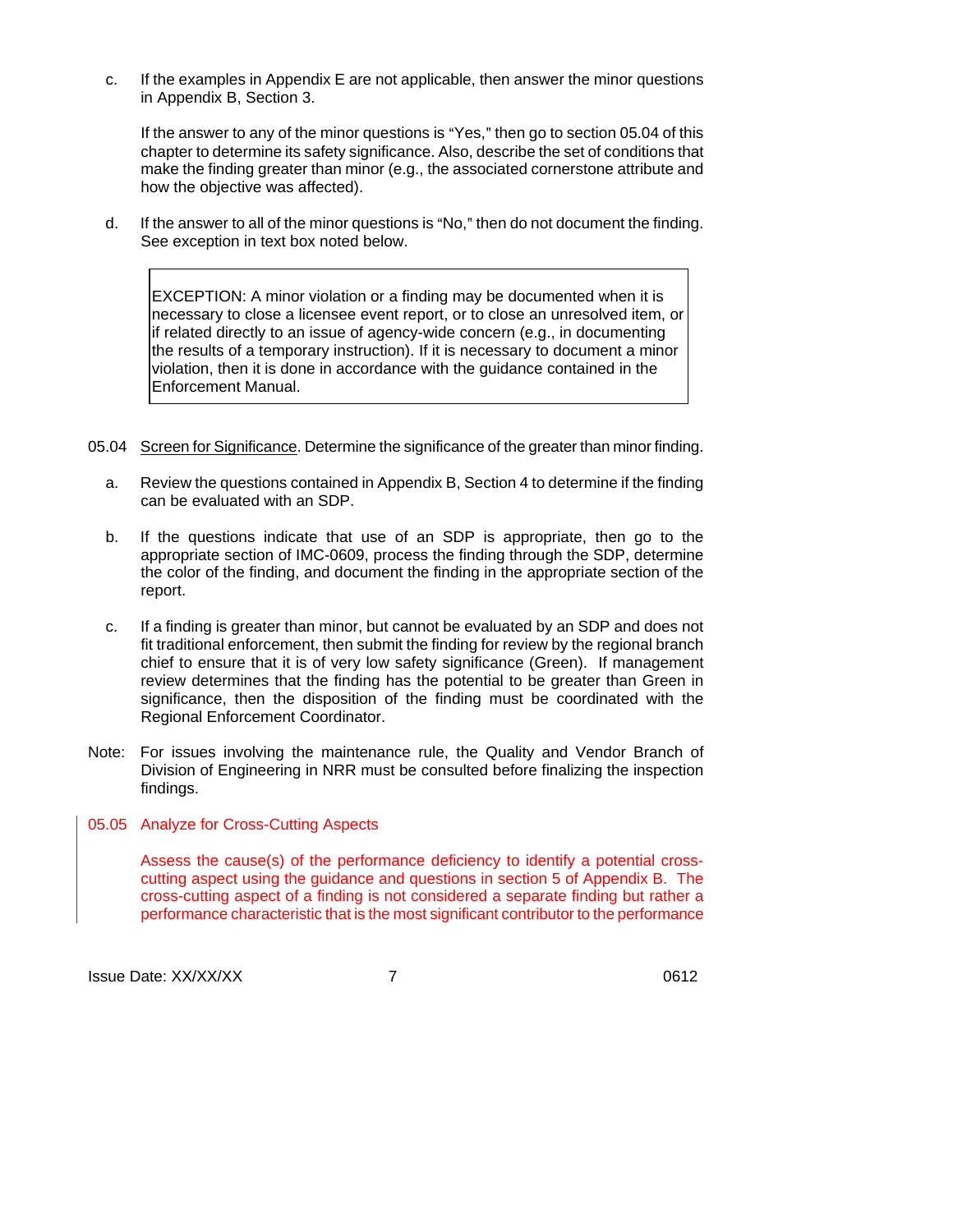deficiency, if applicable. The intent of identifying the cross-cutting aspect of a finding is so that insight can be used in the assessment process.

 The decision whether the cross-cutting aspect is reflective of current performance cannot be made solely based upon the time when the performance deficiency or event occurred. The inspector needs to determine when the cause of the problem occurred.

 It is necessary for the staff to make a sound decision based on available information on what causes are, and are not, reflective of current licensee performance. The inspector's decision is important so that the assessment process can focus on issues that are reflective of current licensee performance.

 For the specific case where a violation does not have a performance deficiency, the cause of the violation does not need to be evaluated for a cross-cutting aspect. This violation is not a finding, will not have a cross-cutting aspect, and will be assigned a severity level based on the significance determined above.

## 0612-06 WRITING INSPECTION DETAILS

After each inspection issue has been screened and the determination has been made about what must be included in an inspection report, the details supporting each finding must be documented. The term finding as used in this section implies that it was determined to be greater than minor and requires documentation. The Details section of routine and integrated NRC inspection reports must conform to the standard format described in this section.

In those cases where a standard format is not readily applied, the most important subject should be identified first, followed by a discussion of major topics identified in descending order of significance.

Exceptions to the standard format include:

- Supplemental inspection reports;
- Augmented inspection team (AIT) reports;
- Special inspection reports; and,
- Other cases where the specifically directed focus of the inspection does not easily fit into the standardized report outline (i.e., license renewal inspections).

Additional guidance:

- Supplemental inspection results must also reflect the additional guidance provided in Appendix C.
- IP 71152, "Identification and Resolution of Problems," results have varying thresholds for documentation and must reflect the guidance provided in Appendix D.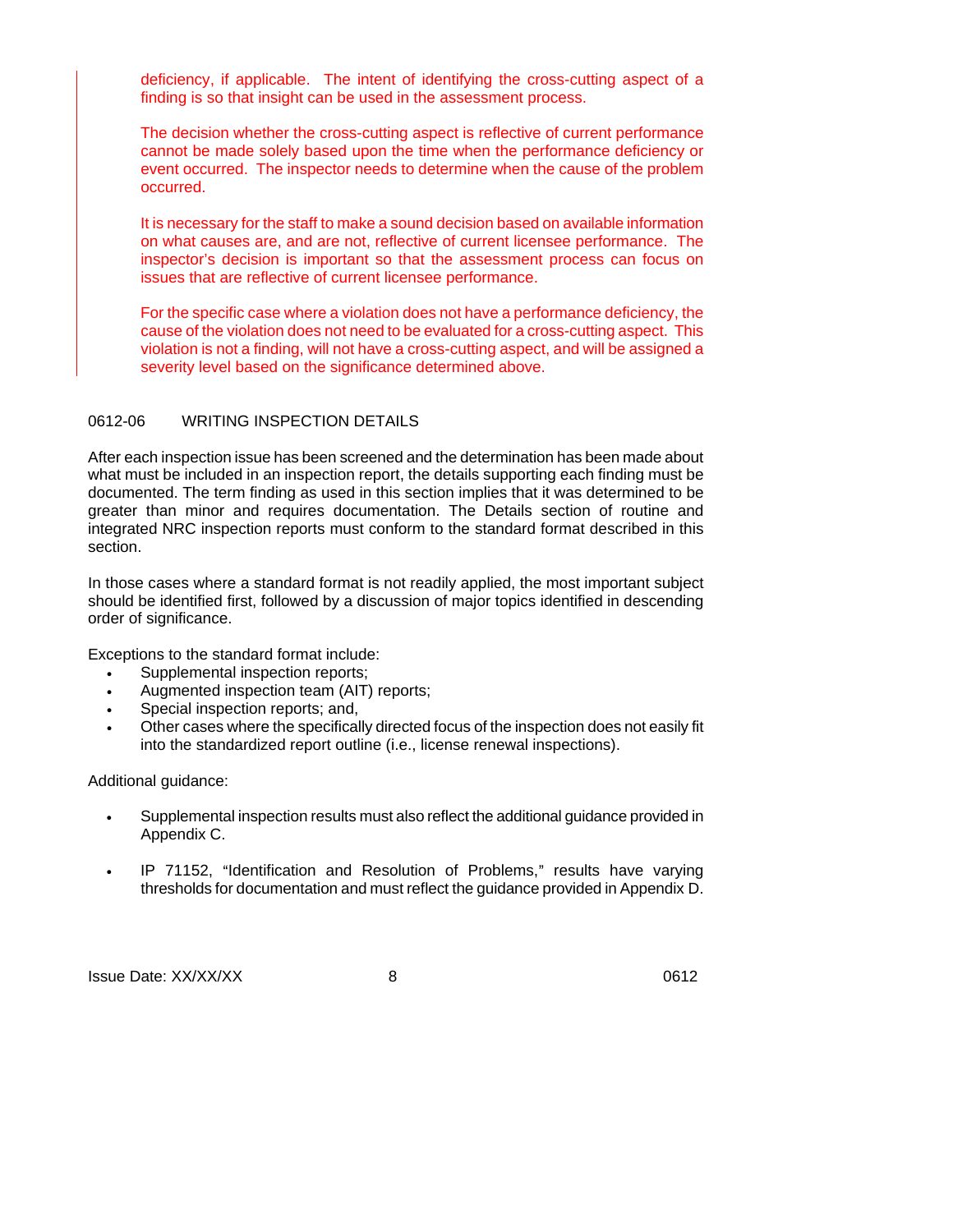- Escalated enforcement actions must reflect the guidance found in the Enforcement Manual, Appendix B, "Standard Formats for Enforcement Packages."
- 06.01 Inspectable Area. Identify the inspectable area as defined in Exhibit 1.

Additional guidance:

- a. Violations of requirements that involve willfulness, actual safety consequences, or are potentially the result of impeding the regulatory process (i.e., traditional enforcement), are documented in accordance with the Enforcement Manual and are reported under the inspectable area in which the violation was discovered.
- b. If a violation is not a performance deficiency, and does not involve willfulness, actual safety consequences, or impeding the regulatory process, then it is documented in accordance with the Enforcement Manual in Section 4OA5 of the inspection report. Do not use the four-part format as described in Section 06.03 of this manual chapter.
- c. If a violation is unrelated to a specific inspectable area, then document the finding in Section 4OA5 of the inspection report.
- d. Individual licensee-identified findings found during drill critiques or other evaluations that may be of some value as a potential future Problem Identification and Resolution (PI&R) inspection sample may be listed as a cross-reference in Section 4OA2 of the inspection report to findings already documented elsewhere. These findings must be greater than minor.
- e. Old design issues that meet documentation screening criteria should be documented under the applicable inspectable area. See Section 06.06 of IMC-0305, "Operating Reactor Assessment Program," for additional documentation requirements for old design issues.
- f. If new information becomes available after the inspection report is issued, which results in a change in the cross-cutting aspect of a finding, document the change and the reason for the revision in section 4OA5, "Other Activities," in the integrated report that is open at the time of the revision. Also update the original PIM entry with the revised cross-cutting aspect. The change in cross-cutting aspect assignment should be covered during the exit meeting for the integrated inspection.

06.02 Inspection Scope. Describe the inspection scope. Do not repeat any portion of the Scope in the Findings section. The scope should include the following:

- a. Identify how the inspection was conducted (i.e., the methods of inspection.) Methods can include a walk-down, an in-office review, observation of test from the control room, discussion with specific personnel, or participation in an exercise.
- b. Identify what was inspected. Include sufficient detail on which and how many samples were inspected. If more than six documents were reviewed, then list the items in an attachment and reference the attachment in the Scope section.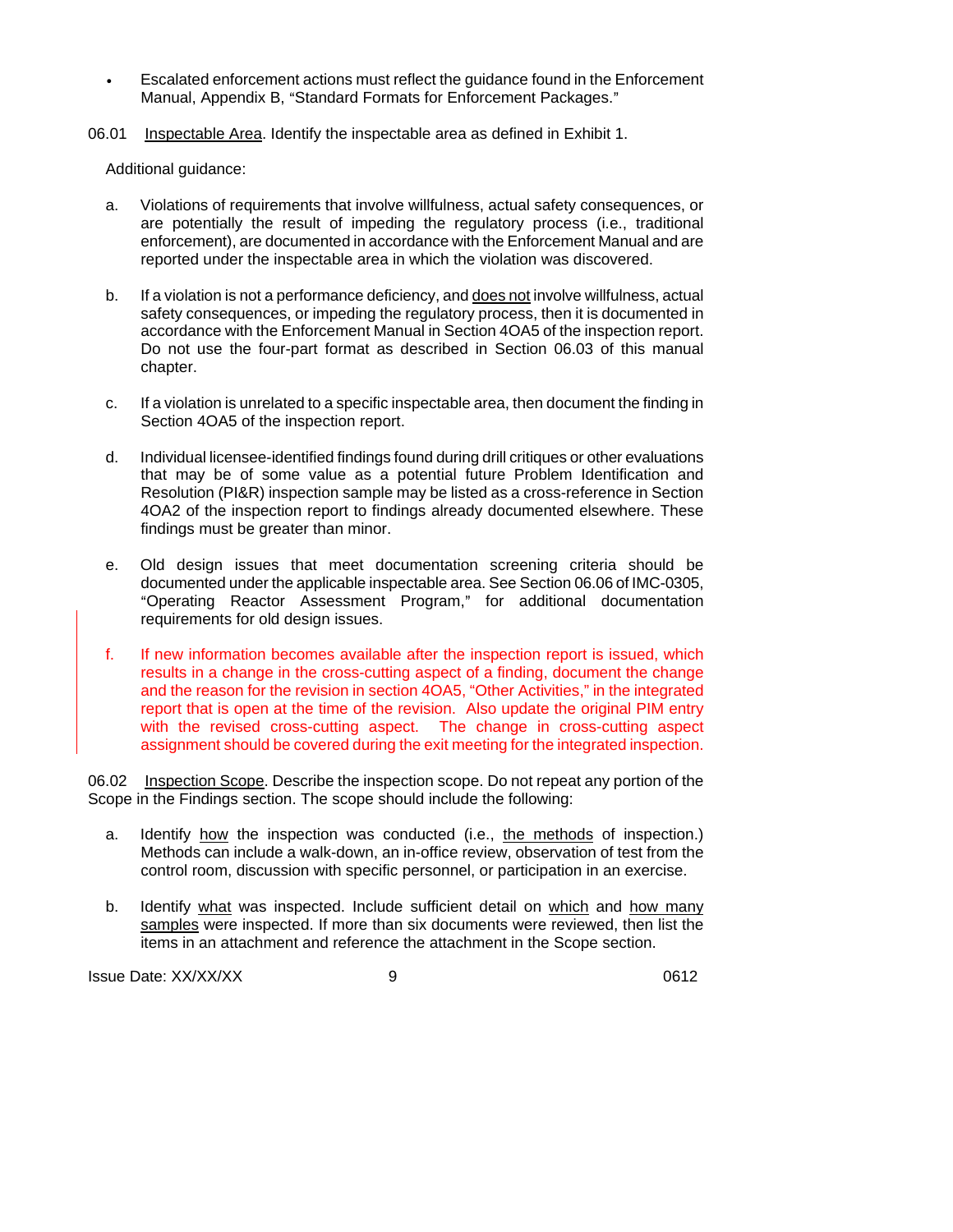- c. Identify the inspection objectives and the criteria that were used to determine whether the licensee is in compliance.
- d. Include inspection dates to clarify inspection scope context if it helps with understanding the scope. For example, inspection dates may be helpful when discussing event follow-up.
- e. If a substantive portion of the inspection activity was conducted at a location other than the plant, (e.g., an in-office review), then identify where the inspection took place.

06.03 Findings. The Findings section of the report is used to document the following:

- NRC-identified or self-revealing findings and violations known to be Green and minor violations that require documentation.
- Findings and violations potentially greater than Green (AV),
- Findings and violations greater than Green, and
- All unresolved items (see section 08.01 for additional guidance).

If no findings or only minor findings that do not require documentation were identified within an inspectable area, then state "No findings of significance were identified" in the Findings section of the report.

Present the findings within each report section in order of importance. USE A FOUR PART FORMAT: an introduction, a description, an analysis, and a discussion of the enforcement related to each of the findings. For unresolved items and AVs, clearly state what is needed to close the issue.

a. Introduction. Begin with one or two sentences that provide the overall "bottom line" results of the inspection in the area. This section does not need to stand alone because the description that follows will provide the supporting details.

The introduction must include a brief summary of the risk characterization, if applicable (i.e., either color or significance) and applicable enforcement or severity level.

b. Description. Describe the performance deficiency that constitutes the basis for the finding. The level of detail in the description should reflect the actual or potential safety consequence associated with a finding. Potentially significant findings may merit more discussion. Uncomplicated Green findings should be succinctly described in less than one page. Complex Green findings should be described in not more than two pages. More significant findings may need more documentation because of their complexity and significance.

If a finding is likely to have generic concerns, then include details such as the manufacturer's name and model number for components, specifications, and other names and technical data that identify the item of concern.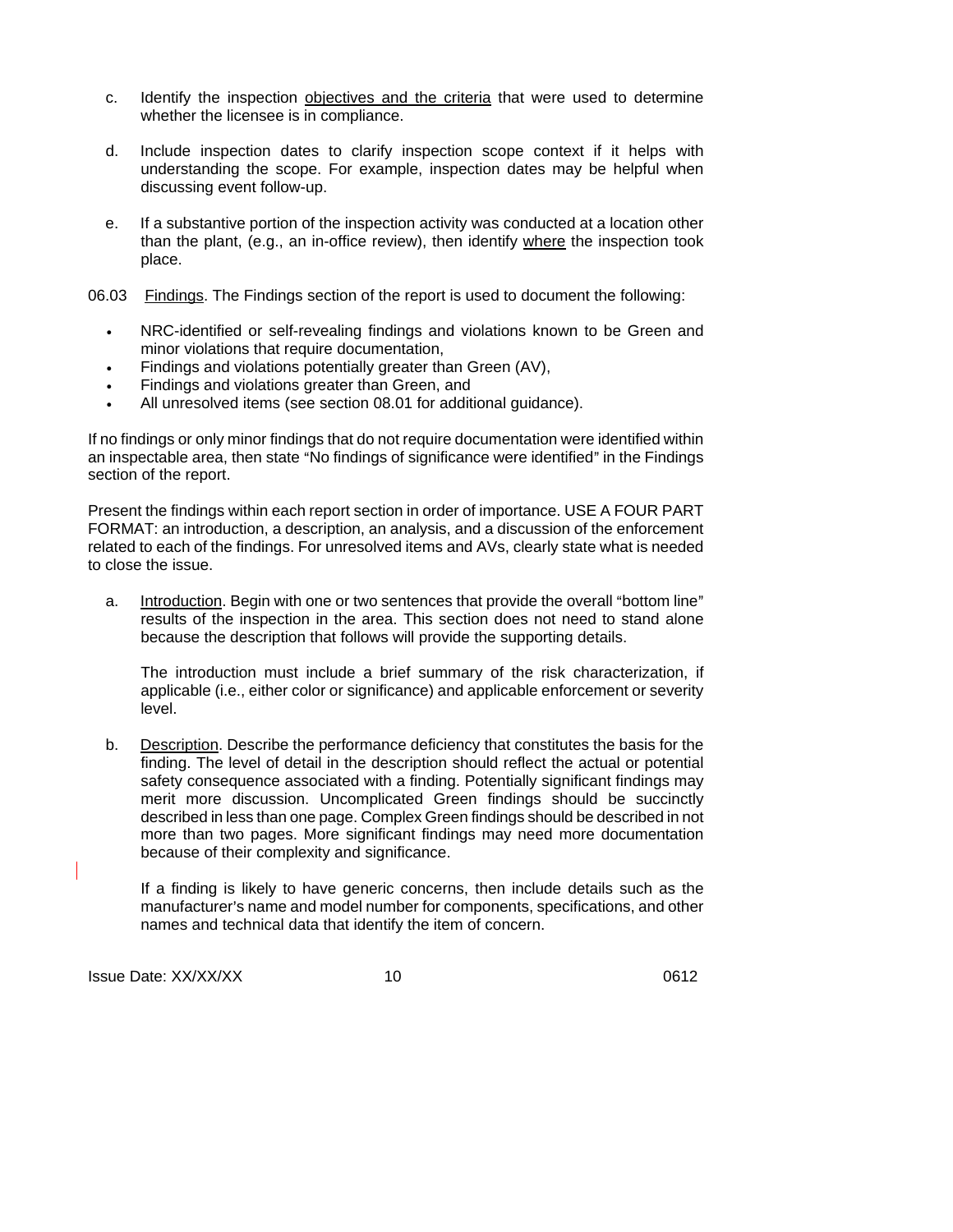Note: An inspector may document a single finding that encompasses related multiple green findings. For these occasions, the individual findings share the same performance deficiency, cross-cutting aspect (if applicable) and violation (if applicable). For greater than Green findings, multiple examples should be independently assessed and typically not combined.

c. Analysis. Describe the logic used to determine the significance (color) of the finding. However, do not provide every detail of the basis for each assumption. The level of detail must allow a knowledgeable reader to reconstruct the decision logic used to arrive at the final conclusion. Describe why the finding is important. Include a description of any positive licensee performance that mitigated a potential problem and influenced the significance of the finding.

The following is specific guidance on what to include in the Analysis section.

- 1. Risk-Informed SDP Results Results from IMC 0609 Appendices A, F, G, H and K.
	- (a) If SDP phase one screening assesses the finding as very low safety significance (Green), the analysis should identify:
		- The affected cornerstone:
		- The set of conditions that make the finding greater than minor (e.g., the associated cornerstone attribute and how the objective was affected);
		- The assumptions used in the determination; and,
		- The phase 1 question that was satisfied that caused the finding to be assessed as Green (e.g., "The loss of function did not exceed the allowed out of service time").
	- (b) If the SDP phase one screening results in a phase 2 or 3 evaluation, the analysis should identify:
		- The affected cornerstone(s);
		- The set of conditions that make the finding greater than minor,
		- The assumptions used in the determination;
		- The phase 1 criteria that was satisfied that caused the finding to be assessed as Green or above;
		- The most dominant core damage sequences, including the remaining mitigation capability that limited the significance; and,
		- The resulting color (i.e., Green, TBD, etc.).
	- (c) For findings that are greater than Green, the analysis should use the risk characterization as determined by the Significance Determination Enforcement Review Panel (SERP) as its basis and should identify:
		- The exposure time;
		- Recovery credit; and,
		- All sequences greater than Green.
- 2. Non-Risk-Informed SDP Results Results from IMC 0609 Appendices B, C, D, E, I, and J.

Issue Date: XX/XX/XX 11 11 165 12 11 165 12 11 165 12 11 12 12 13 14 15 16 17 17 18 18 19 19 19 19 1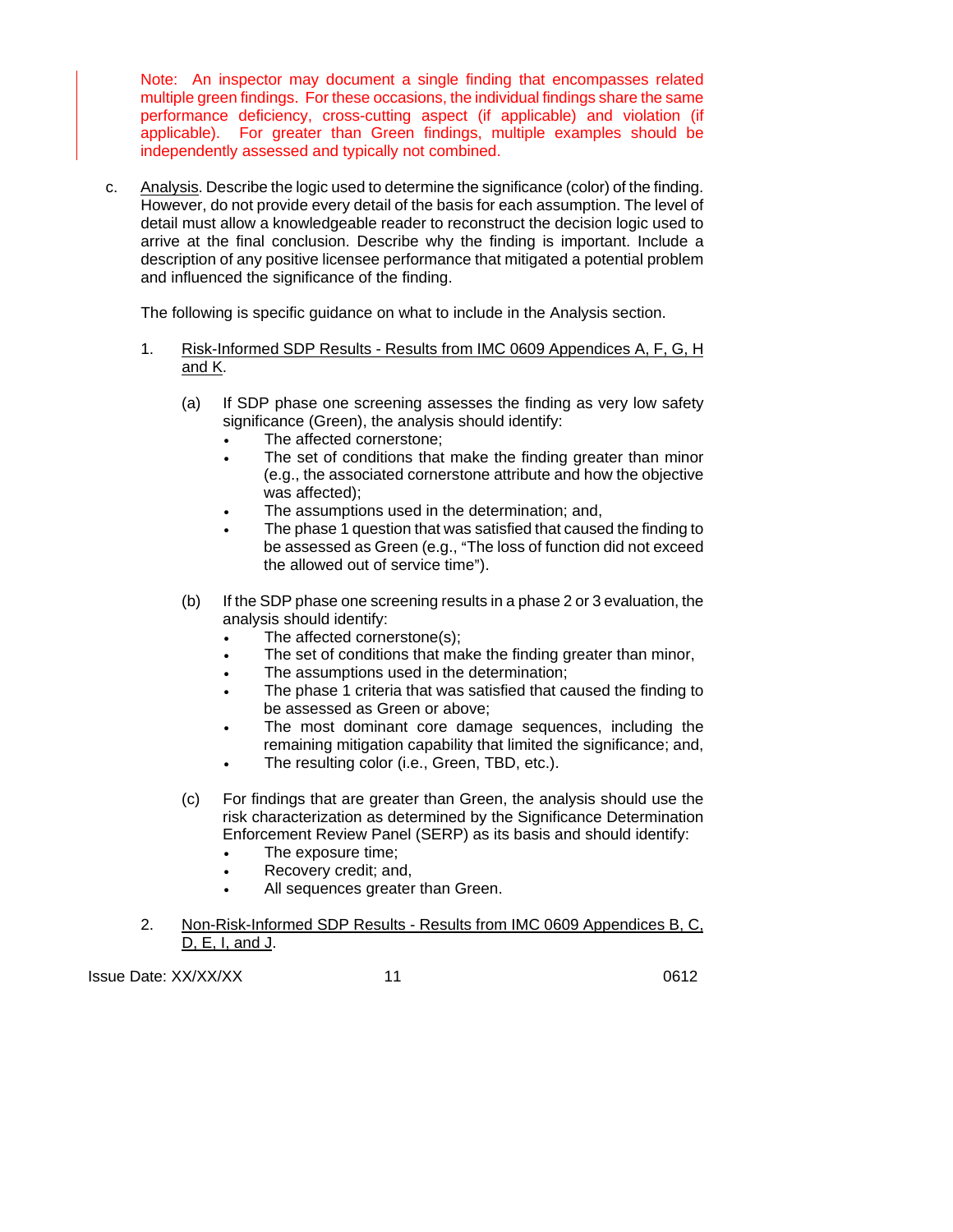The analysis should identify:

- The affected cornerstone;
- The set of conditions that makes the finding greater than minor (e.g., the associated cornerstone attribute and how the objective was affected);
- The SDP used in the determination;
- Any assumptions used in the determination;
- The table or flowchart used; and,
- A description of the path on the flow chart used to arrive at the conclusion.

EXAMPLE: "Using the Public Radiation Safety SDP, the finding involved radiation material control but transportation was not involved. Public exposure was not greater than .005 rem and there were not more than 5 occurrences. Therefore, the finding is Green."

- 3. Non-SDP Findings. If a finding is greater than minor and not suited for SDP analysis and a regional management review has determined that it is Green, then the analysis section must describe the basis for the Green significance. The analysis section should identify:
	- The conditions that make the finding greater than minor, and
	- The set of conditions that would have been needed to make the finding greater than very low safety significance, or an explanation of why the finding is not greater than very low safety significance.

The analysis section should include the following statement: "The finding is not suitable for SDP evaluation, but has been reviewed by NRC management and is determined to be a finding of very low safety significance."

If management review has determined that the finding is potentially greater than Green, then the finding must be reviewed further and the regional enforcement coordinator should be informed. The analysis section should be used to document the circumstances that require further evaluation and should state "The finding is not suitable for SDP evaluation, but is being reviewed by NRC management and coordinated with the Office of Enforcement to identify the significance and appropriate disposition."

Once the finding is finalized and determined to be greater than Green, the inspection report should describe the basis used for determining the significance of the finding.

4. Traditional Enforcement. If a finding is dispositioned using traditional enforcement, the analysis section should identify:

Issue Date: XX/XX/XX 12 12 12 1612 1612 1612 1614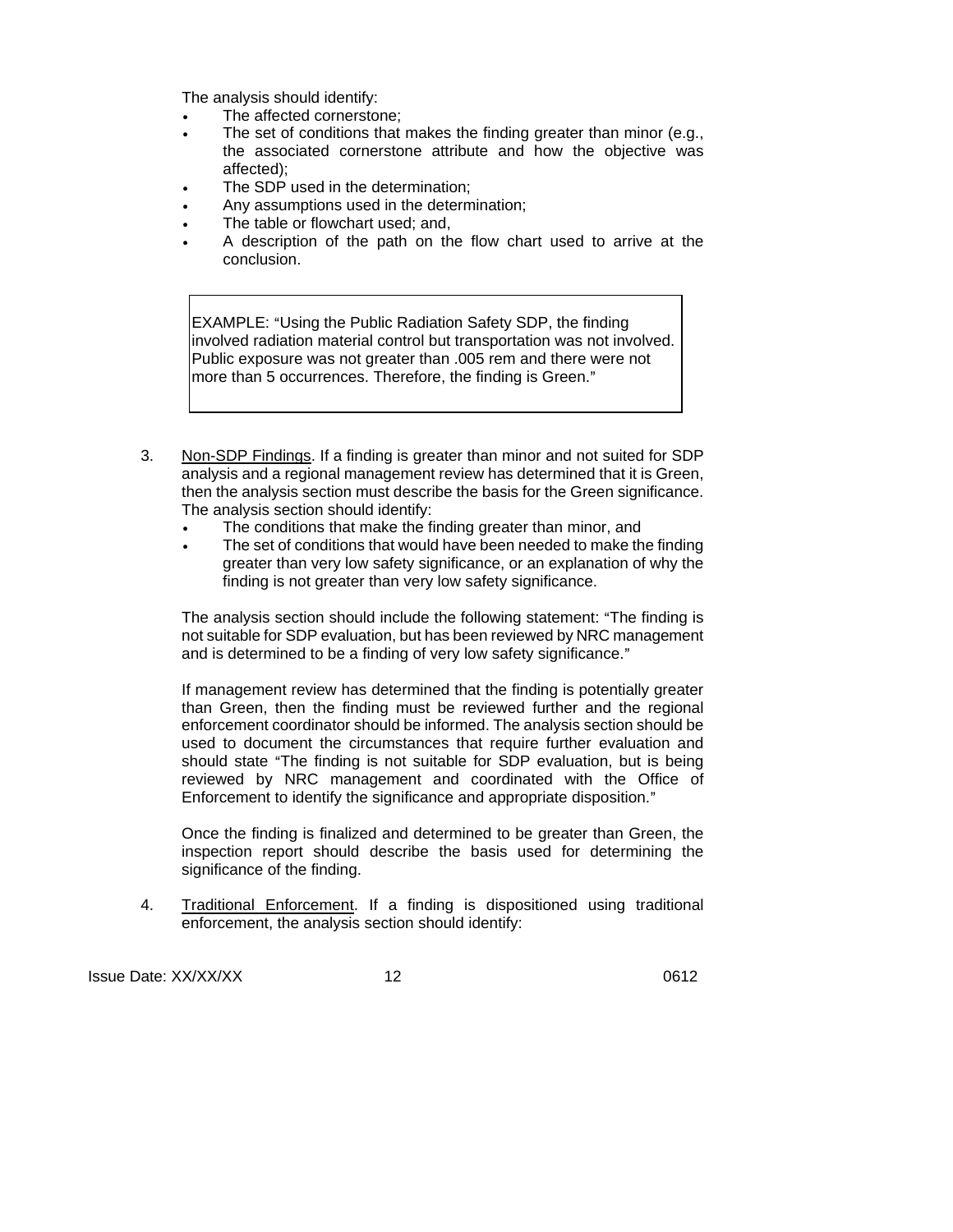- The traditional enforcement criteria that were met.
- The logic on how the severity level was determined, and
- The results of any SDP evaluation that was performed, if applicable.
- 5. The third part of the analysis section should include the basis for assigning the cross-cutting aspect, if applicable. Specifically:

If the finding has a cross-cutting aspect, inspectors shall restate the cross-cutting area, the component, and the cross-cutting aspect as described in section 06.07.c of IMC 0305. Additional information is necessary to explain how the selected cross-cutting aspect is applicable to the specific circumstances of the performance deficiency. The inspectors shall also include the corresponding alphanumeric identifier for the cross-cutting aspect.

• If it was determined the performance deficiency does not have a crosscutting aspect, the analysis section must include a statement briefly stating the reason for not assigning a cross-cutting aspect.

(See sample report for examples)

6. Tracking Non-Regulatory Findings. If the finding does not involve a violation of regulatory requirements and is Green, add the following sentence to the end of the analysis section:

ABecause this finding does not involve a violation of regulatory requirements and has very low safety significance, it is identified as FIN [Tracking Number], Title."

If the finding is potentially greater than Green, add the following sentence to the end of the analysis section:

ABecause this finding does not involve a violation of regulatory requirements and has potentially greater-than-Green safety significance, it is identified as AV [Tracking Number], Title."

d. Enforcement. Findings found or reviewed during inspections that also include violations of regulatory requirements are documented in accordance with the NRC Enforcement Policy and Section 2.13 of the NRC Enforcement Manual. The enforcement discussion and subsequent enforcement action must be consistent with the significance determination.

Do not speculate or reach conclusions about the intent behind a violation. Conclusions about the willfulness of a violation are agency decisions, and are normally not made until after the Office of Investigations (OI) has completed an investigation. A premature or inaccurate discussion of the willfulness of a violation in the inspection report could result in later conflicts based on additional input and review. Inspection reports that include potentially willful violations must be coordinated with OI and the Office of Enforcement (OE).

Issue Date: XX/XX/XX 13 13

**Deleted:** Findings Related to Cross-Cutting Areas. The cross-cutting aspect of a finding is not considered a separate cross-cutting finding but rather is documented in the inspection report as a significant contributing cause of the finding, if applicable, by the inspector identifying the finding. The intent of identifying the cross-cutting aspect of a finding is to ensure it is coded as such in the Plant Issue Matrix (PIM) in order to support the assessment process. ¶

All findings with a cross-cutting aspect must meet the following requirements:¶ ¶

<#>The finding is evaluated as more than minor (note: cross-cutting aspect of the finding shall not be used to determine whether the finding is greater than minor),¶ <#>Cross-cutting aspect was a significant contributor to the inspection finding,¶ <#>The cross-cutting aspect of the inspection finding is reflective of current licensee performance, and¶ <#>Cause of the finding is related to one of the three cross-cutting areas (Problem Identification and Resolution, Human Performance, or Safety-Conscious Work Environment).¶

¶ When all of these requirements associated with cross-cutting aspects of the inspection finding are met, then describe it in the analysis paragraph. Specifically state the relationship between the cross-cutting aspect and the cause of the finding.¶ ¶

Inspectors should provide enough information in the inspection findings to enable regional management to determine whether a cross-cutting theme exists amongst the inspection findings during the mid-cycle and endof-cycle assessment reviews. Specifically, for every finding that has a cross-cutting aspect, inspectors should document the reasons why that cross-cutting aspect is a significant contributor to the finding, using language that parallels the descriptions of cross-cutting aspects as discussed in section 06.07.c of IMC 0305 (see IMC 0612, Appendix F for examples).¶ Section Break (Next Page)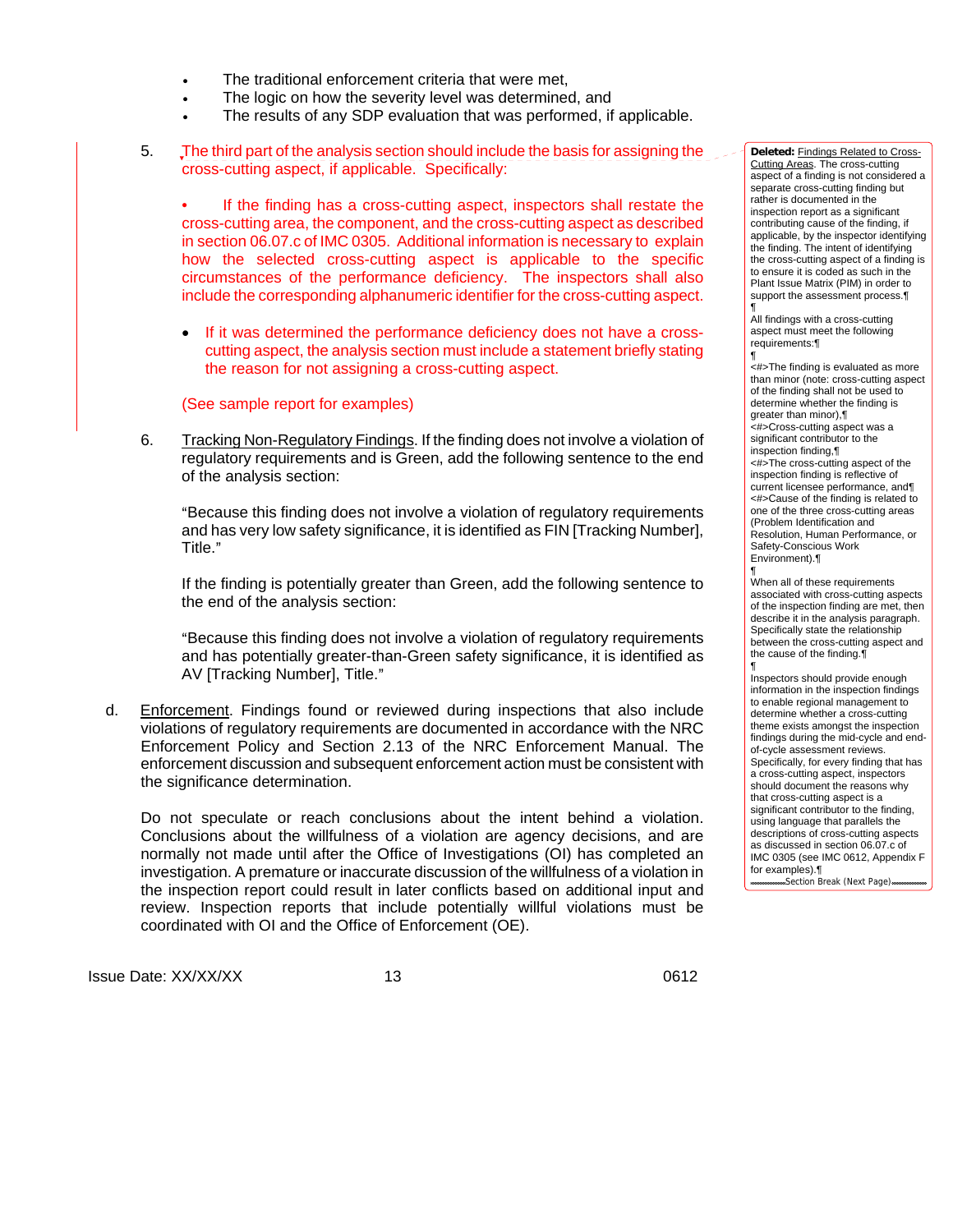- 1. If there is no violation associated with a finding, the enforcement section of the report should include the following statement: "No violation of regulatory requirements occurred" or "Enforcement action does not apply because the performance deficiency did not involve a violation of a regulatory requirement."
- 2. NRC-identified non-cited violations (NCVs) should be considered for cited violations of the original requirement if the licensee failed to restore compliance within a reasonable time after a violation was identified or the licensee did not place the violation into a corrective action program to address recurrence (see Section VI.A.1 of the NRC Enforcement Policy).
- 3. If a finding is potentially greater than Green, the Enforcement section must clearly state why the finding does not present an immediate safety concern, and (if appropriate) that licensee compensatory measures are in place while licensee long-term corrective measures are being implemented.
- 4. If a violation is of very low safety significance (Green) or categorized at Severity Level IV and the criteria specified in Section VI.A.1 of the Enforcement Policy does not apply, then the violation may be dispositioned as a NCV. Document it in accordance with the guidance in Section 3.1 of the Enforcement Manual.

To address recurrence, as the term is used in Section VI.A.1 of the NRC Enforcement Policy, means that the licensee enters the issue into the established corrective action program for appropriate evaluation and corrective action. For the purposes of meeting the NCV criteria, the inspectors will ensure that the licensee has placed the violation into the corrective action program. Inspectors are not expected to evaluate the appropriateness of the licensee's plan to address recurrence. The actual corrective actions the licensee subsequently takes are subject to review during future problem identification and resolution inspections and can be evaluated at a later date.

For SDP and management decision findings of very low safety significance, state:

"Because this violation was of very low safety significance and it was entered into the licensee's corrective action program, this violation is being treated as an NCV, consistent with Section VI.A.1 of the NRC Enforcement Policy."

For Severity Level IV violations, state:

"Because this violation was of very low safety significance, was not repetitive or willful, and it was entered into the licensee's corrective action program, this violation is being treated as an NCV, consistent with section VI.A.1 of the NRC Enforcemnet Policy."

Issue Date: XX/XX/XX 14 14 16 1612 16612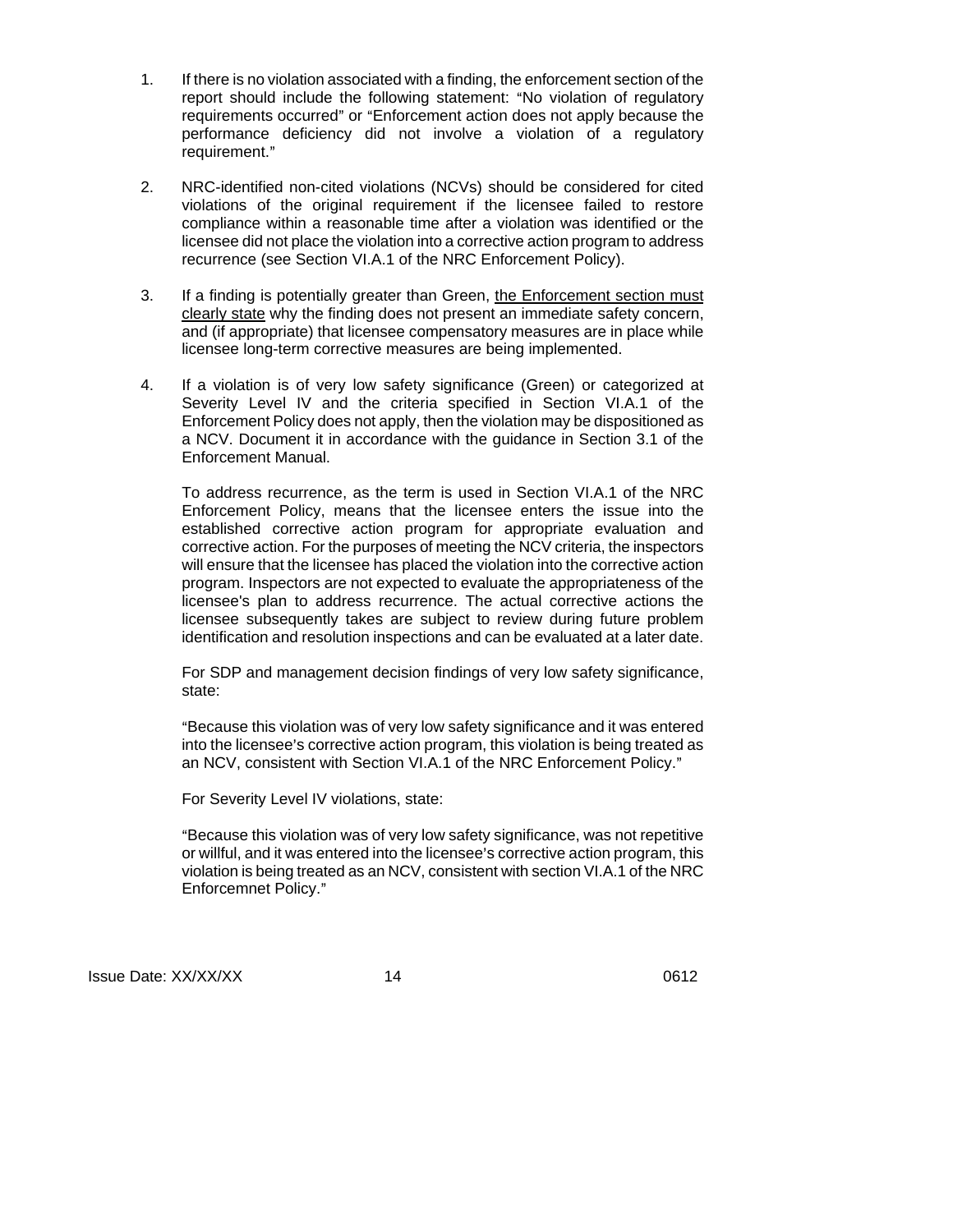- 5. Issue a notice of violation (NOV) if a Severity Level IV violation or violation associated with a Green finding meets any one of the criteria in Section VI.A.1 of the Enforcement Policy.
- 6. The enforcement section for any described violation must include sufficient information, in combination with other sections, to support the conclusion that the finding is more than minor and is a violation of regulatory requirements. At a minimum the enforcement section should state:
	- What requirement was violated;
	- How the violation occurred;
	- When the violation occurred and how long it existed;
	- When the violation was identified;
	- Any actual or potential safety consequence (if not described earlier);
	- The root cause or apparent root cause at the time of report writing (if identified and not described earlier);
	- What immediate corrective actions were taken to restore compliance (if not described earlier) and a reference to the licensee's corrective action document number; and,
	- Specific enforcement actions (i.e., cited or non-cited) and tracking number resulting from the violation.
- 7. 10 CFR 50, Appendix B, Criterion XVI violations for failure to "preclude" repetition" can only be written for "significant" conditions adverse to quality (SCAQ). The inspection report details must clearly explain the basis for determining that the previous condition was a SCAQ ("i.e., the condition meets the definition of a SCAQ per the licensee's corrective action program"), the relationship between the previous SCAQ and the current one, and the corrective actions from the previous SCAQ that failed to prevent recurrence.
- 8. AVs that are associated with findings that are either (1) preliminarily determined to have more than very low safety significance (i.e., White, Yellow, or Red), or (2) greater than Severity Level IV in traditional enforcement, should also include the following in the enforcement section if available at the time of documentation:
	- The significance attributed to the finding by the licensee. If the significance is different than that determined by the NRC, then describe the assumptions used by the licensee, and identify what the licensee considered applicable to its determination that the NRC did not consider.
	- The licensee's position on the NRC's determination that a requirement has been violated.
	- If appropriate, the section should also identify the licensee's compensatory measures that are in place while the licensee implements its long-term corrective measures.

The significance of the finding is reported as "To Be Determined (TBD)." Emphasize that the safety characterization is not yet finalized.

Issue Date: XX/XX/XX 15 15 1612 1612 1612 1614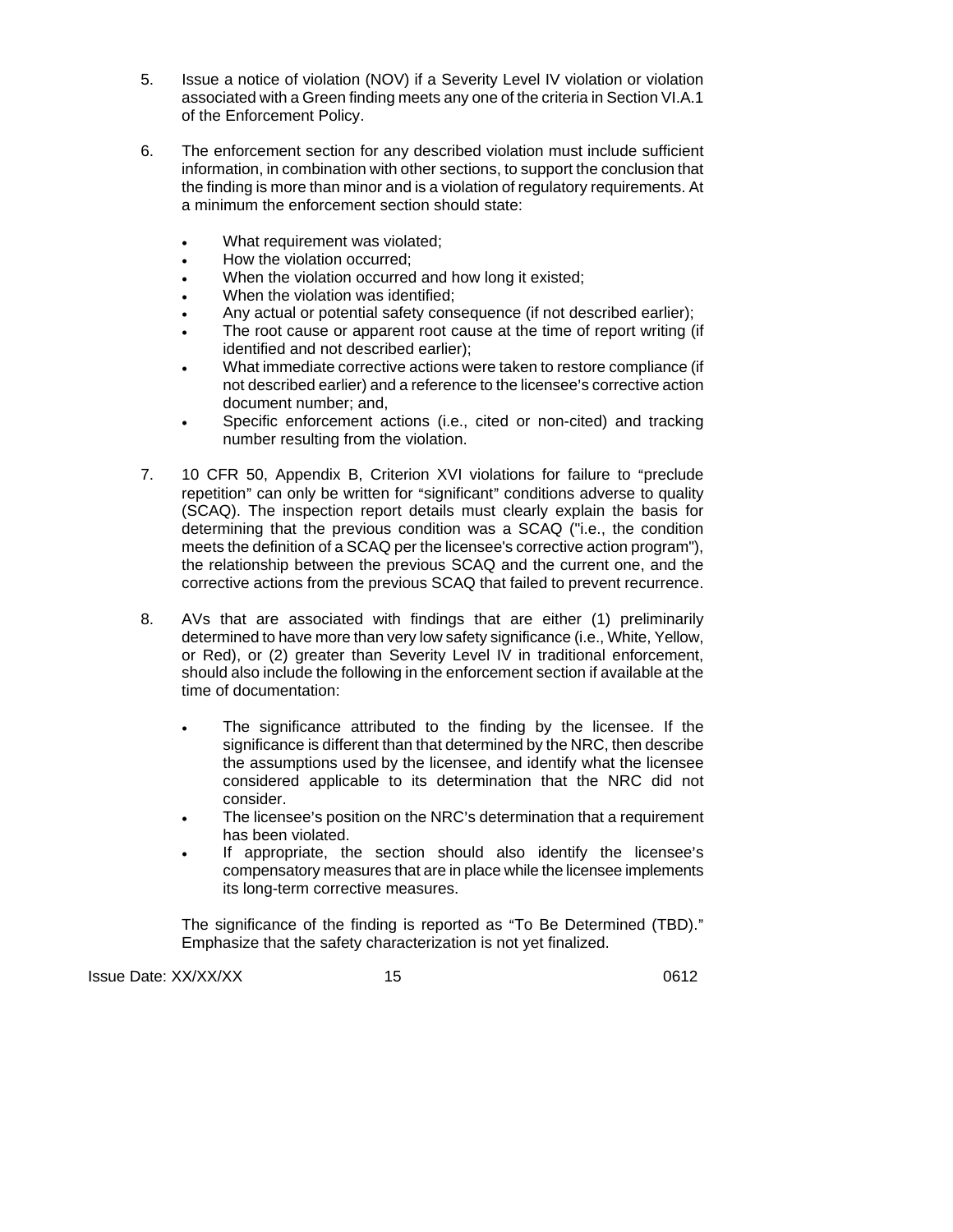CAUTION: Do not make direct statements regarding safety significance in the inspection report when the agency has not yet reached a conclusion. Conclusions about the significance of findings that are greater than Green and associated violations are agency decisions and are normally not made when the report is issued. A premature or inaccurate discussion of the finding in the inspection report could become inaccurate as a result of subsequent input and review.

06.04 Tracking. All NRC-identified and self-revealing findings, violations, NRC-identified and self-revealing non-cited violations, AVs, and unresolved items must be assigned a sequential tracking number. See Exhibit 2 for guidance on the type code to be used in the Reactor Protection System (RPS). There must be a one-to-one correlation between the number of item entries in the Reactor Program System (RPS) and the number of NRCidentified and self-revealing findings, violations, NRC-identified and self-revealing non-cited violations, AVs, and unresolved items.

Type code "AV" should be used for an inspection finding which may or may not have regulatory requirements associated with it and is being reviewed by the senior reactor analyst because it may be potentially greater-than-green in risk significance. Once a final significance determination is made for an AV, the AV shall be updated in accordance with IMC 0306, "Information Technology Support for the Reactor Oversight Process."

## 0612-07 DOCUMENTING PERFORMANCE INDICATOR VERIFICATION RESULTS

All performance indicator (PI) verification baseline inspections shall be documented under Section 4OA1.

07.01 Scope. When writing the scope section, include the time period for which the PI data was verified. Include the criteria used to verify the PIs. List the PIs verified and the associated cornerstones. When there are findings to report, list the individual PI scope and findings separately.

07.02 Findings. When assessing PIs, if the inspector identifies an error that, upon correction by the licensee, resulted in the licensee crossing a PI threshold, the issue needs to be documented in the Findings section. Briefly describe the circumstances surrounding the finding in the write-up. Inaccurate and incomplete PI data violations should be dispositioned in accordance with the guidance in Supplement VII of the Enforcement Policy and Section 7.8 of the Enforcement Manual.

If the inspector disagrees with the licensee's data or the licensee's interpretation of the reporting guidance, the issue will be resolved using the inspection feedback process or PI frequently asked questions (FAQs) process and should be identified as an unresolved item. The region should contact the Performance Assessment Branch of NRR and submit a feedback form capturing their concerns and perspectives. Upon resolution of all interpretation issues and the FAQ, the issue should be closed in accordance with the closure guidance described in IMC 0608, "Performance Indicator Program."

Issue Date: XX/XX/XX 16 16 16 16 16 16 16 16 17 17 18 18 19 19 19 19 19 19 10 11 11 11 11 11 11 11 11 11 11 11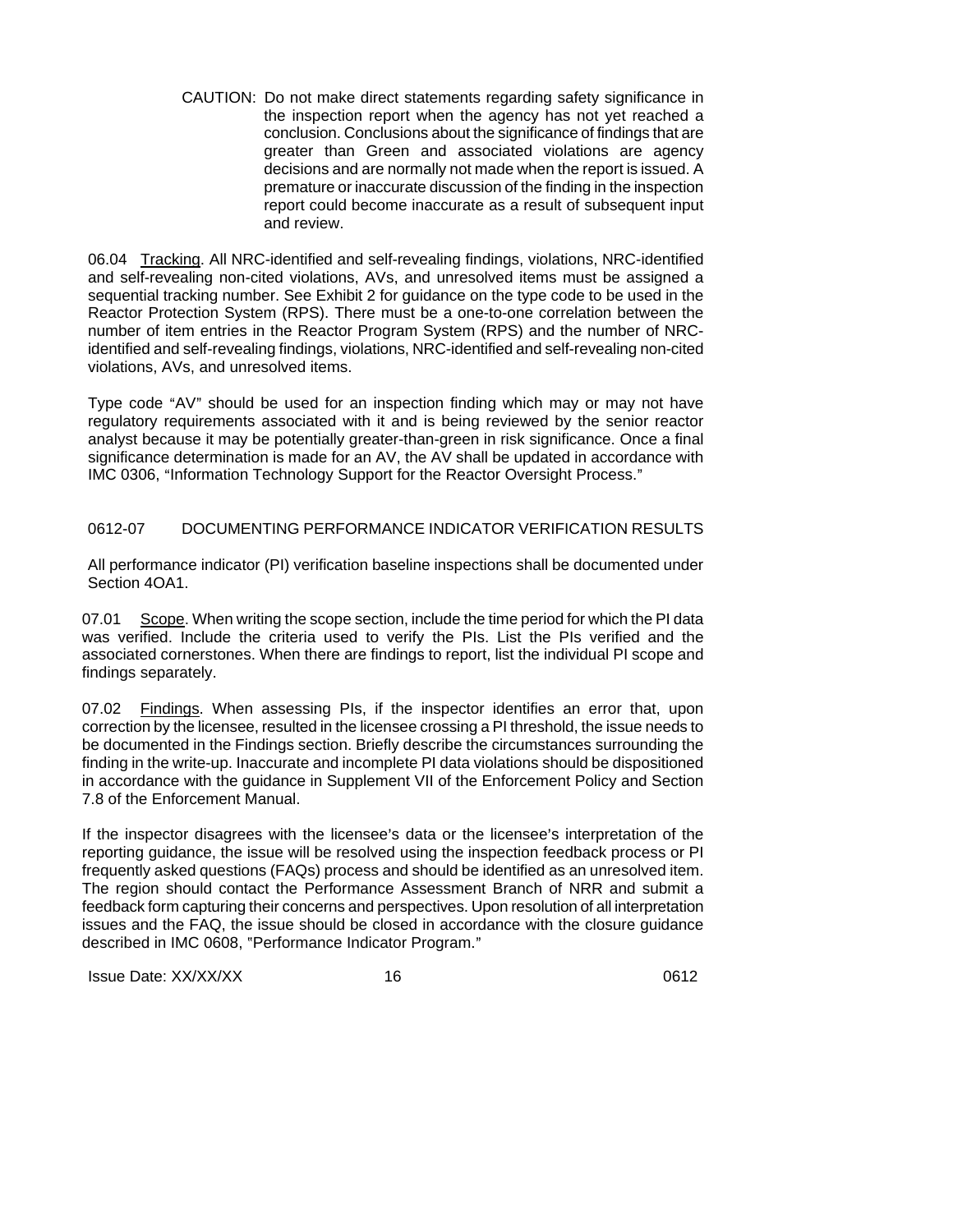## 0612-08 DOCUMENTING UNRESOLVED ITEMS

08.01 Opening. Unresolved items are identified for tracking purposes and are documented only in the body of the inspection report. Unresolved items are not documented in the summary findings section or on the inspection report cover letter. Refer to section 06.04 for guidance on how to assign a tracking number. The action of documenting an unresolved item is a commitment of future resources, and should only be used when some specific licensee action is pending or when needed information is not available at the time of the inspection.

Initiate an unresolved item when additional information is required to determine if it is acceptable, if it is a finding, or if it constitutes a deviation or violation. An unresolved item should not be opened if the resolution is likely to result in a minor issue. For an unresolved item, the report must identify the specific licensee or NRC actions needed to resolve the issue.

08.02 Follow-up and Closure. The level of detail devoted to closing unresolved items depends on the nature and significance of the additional information identified. The closure of an unresolved item must summarize the topic, summarize the inspector's follow-up actions, evaluate the adequacy of any licensee actions, determine if a violation has occurred, and provide enough detail to justify closing the item. If resolution to an unresolved item was based on discussions between inspector(s) and NRR technical staff(s), concisely document the details of these discussions as the basis for the regulatory decision. Additionally, branch chiefs of inspector(s) and technical staff(s) who were involved in these discussions should concur on the inspection report. If a finding is identified, use the four part format. If multiple unresolved items exist, a summary of the items may be included at the end of the report. Document closure in Section 4OA5 or in the inspectable area section.

## 0612-09 DOCUMENTING LERs AND LICENSEE-IDENTIFIED VIOLATIONS

NRC policy requires that all documented non-compliances be dispositioned in accordance with the Enforcement Policy, regardless of who identified them. However, licensee-identified violations that are of very low safety significance and incorporated into the licensee's corrective action program should have minimal documentation. See Section 0612-03 for definitions of "licensee-identified" and "self-revealing."

09.01 Licensee Event Reports (LERs). Document reviews and closures of LERs, including revisions to LERs, in the inspection report under Section 4OA3, "Event Follow-up." If inspection in another cornerstone area provides a description of the event in the LER (i.e., personnel performance during non-routine evolutions), then that section of the report should be referenced under Section 4OA3 with a very brief description.

In general, LER reviews should have a brief description of the event and reference the docketed LER. If an LER review is already documented in a separate NRC correspondence, then close the LER with a brief statement in an inspection report referencing the separate correspondence.

Issue Date: XX/XX/XX 17 17 17 1612 17 17 16612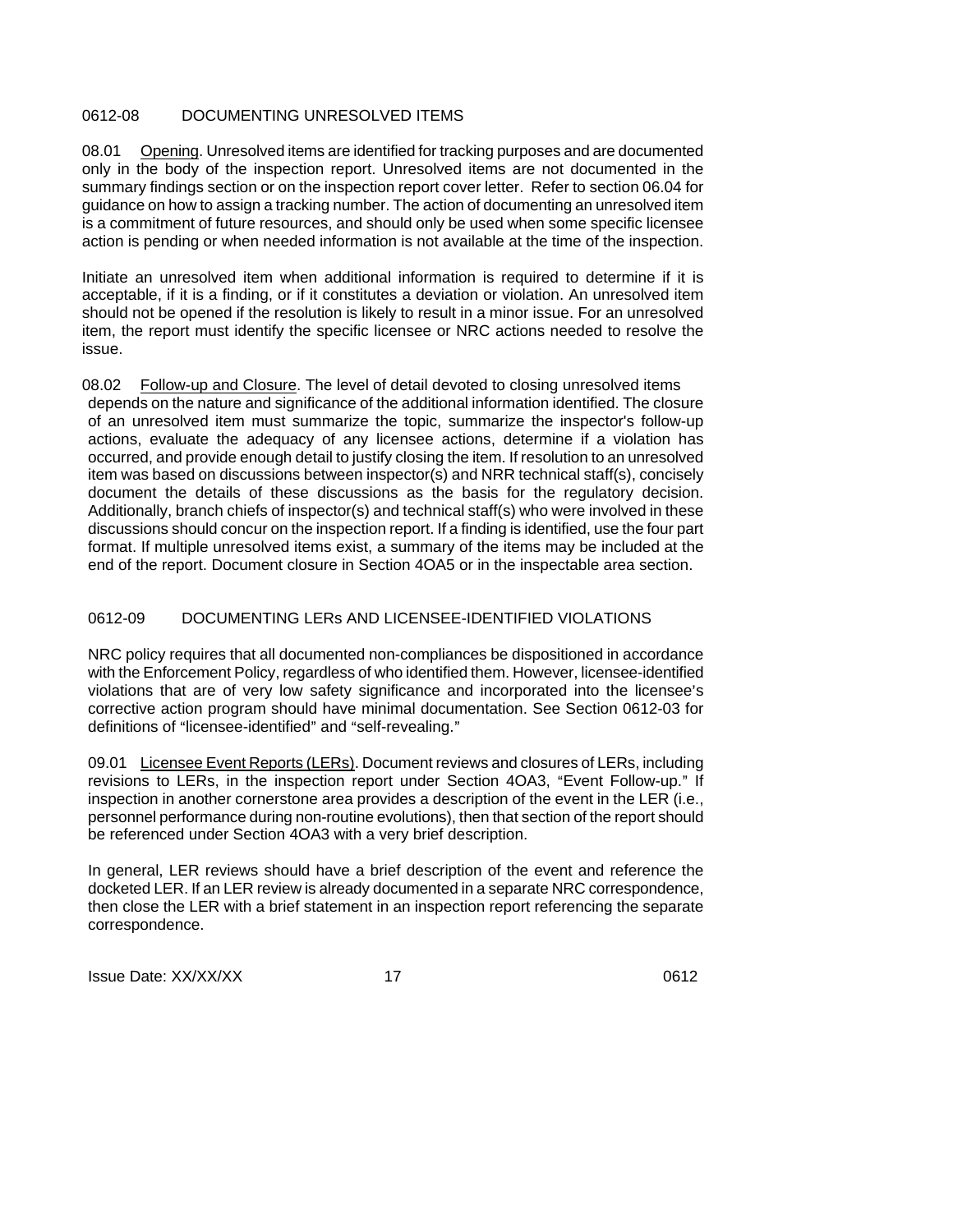## a. LERs without Violations.

- 1. LERs without Findings and with Minor Findings. State that the LER was reviewed and that no findings of significance were identified and no violation of NRC requirements occurred.
- 2. LERs with Greater than Minor Findings. For NRC-identified or self-revealing findings, the four part format in section 06.03 must be followed if not previously documented. For licensee-identified Green findings, include the safety significance of the event and reference the licensee's corrective action program tracking number. In both cases, include a statement that no violation of NRC requirements occurred.
- b. LERs with Violations. An LER may describe an issue that appears to be a violation, but does not clearly state that a violation of requirements existed. If the LER states that a violation occurred, or if it is obvious that a violation is involved (e.g., "failure to follow procedures," in the title or body of the LER), then the violation must be identified clearly in the report as a cited violation, non-cited violation or as a minor violation, as appropriate, or warranting enforcement discretion if no performance deficiency occurred.
	- 1. LERs with Minor Violations. Documenting a minor violation may be warranted as part of closing out a Licensee Event Report. If it is necessary to document a minor violation then only minimal discussion is required. The writeup should state that the issue has been addressed by the licensee and should include the following: "This failure to comply with {requirement} constitutes a violation of minor significance that is not subject to enforcement action in accordance with Section IV of the NRC's enforcement policy."
	- 2. LERs with Greater than Minor Violations. For NRC-identified or self-revealing violations, the four part format in section 06.03 must be followed if not previously documented. For licensee identified non-cited violations, safety significance and enforcement should be discussed per Section 09.02 of this manual chapter and not in the LER closeout section. A statement, such as "The enforcement aspects of this finding are discussed in Section 4OA7," should be included in the LER closeout section.

## 09.02 Licensee-Identified Finding.

a. If a licensee-identified finding is a violation, of very low safety significance, and the licensee has correctly evaluated the finding and has developed appropriate corrective actions, then briefly describe the violation in Section 4OA7. Include the requirement(s) violated, describe how it was violated, identify the licensee's corrective action tracking number(s), and provide a very brief justification why the violation is not greater than Green. A complete reconstruction of the SDP logic is not required. However, Section 4OA7 must include the following introductory paragraph:

> "The following violations of very low safety significance (Green) were identified by the licensee and are violations of NRC requirements which meet the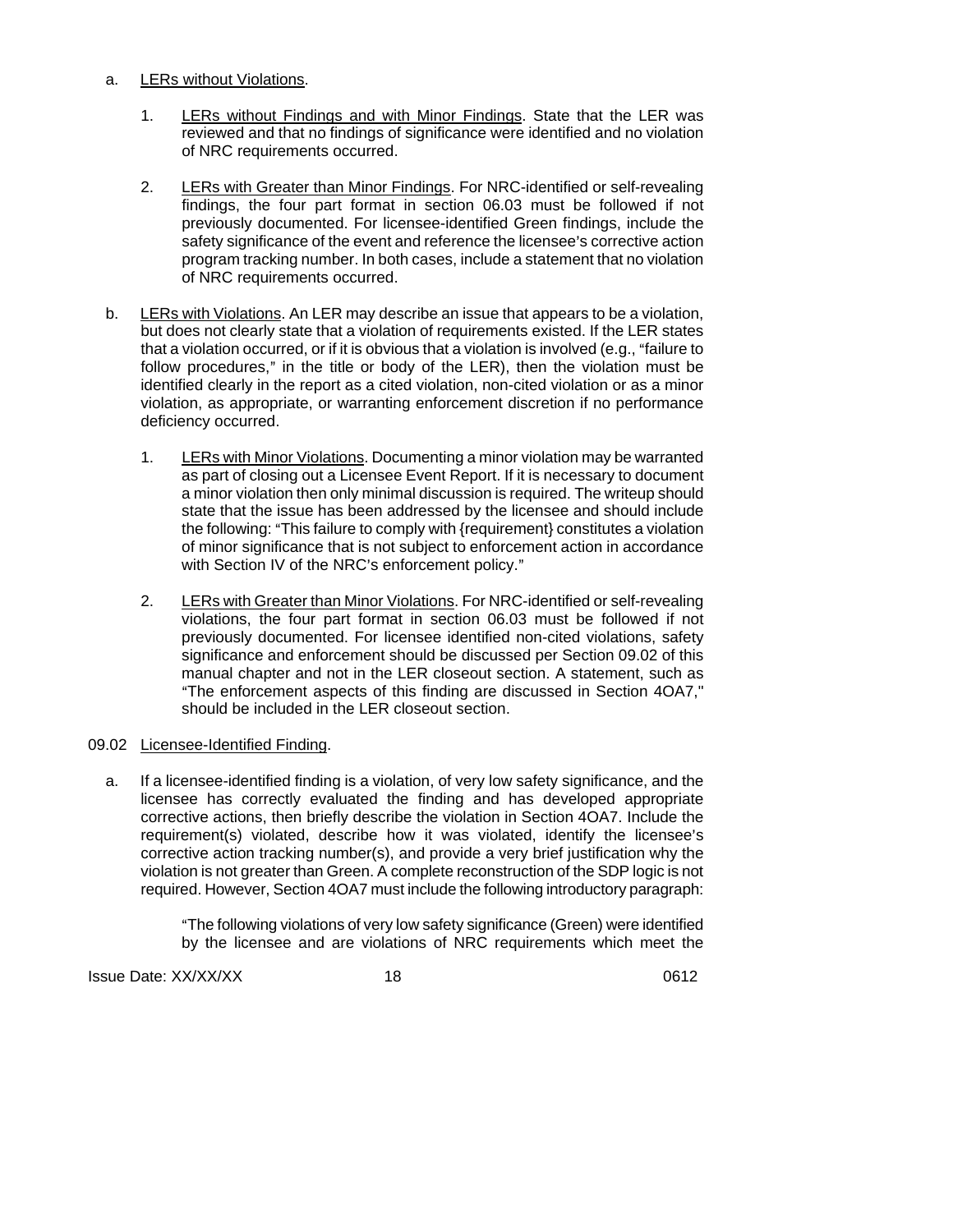criteria of Section VI of the NRC Enforcement Policy, NUREG-1600, for being dispositioned as a Non-Cited Violation."

- b. If a licensee-identified finding is not a violation, finding is of very low safety significance, and the licensee has correctly evaluated the finding and has developed appropriate corrective actions, then the finding should not be documented in the inspection report.
- c. If a licensee-identified finding is potentially greater-than-green significance then the finding must be analyzed using the SDP, treated as a NRC-identified finding, and documented and dispositioned in accordance with the guidance in the Enforcement Policy and Enforcement Manual.
- d. If a problem exists with the licensee's evaluation or corrective actions associated with the licensee-identified finding and if further inspection added significant value, then document the finding as a NRC-identified finding under the applicable cornerstone section of the report. Documentation should clearly emphasize that the licensee identified the finding but failed to recognize the problem identified by the inspector.

### 0612-10 OTHER GUIDANCE

10.01 Treatment of Third Party Reviews. Detailed NRC reviews of Institute of Nuclear Power Operations (INPO) evaluations, accreditation reports, findings, recommendations, and corrective actions, or other third party reviews with similar information are not referenced in NRC inspection reports, tracking tools, or other agency documents unless the issue is of such safety significance that no other reasonable alternative is acceptable. INPO findings, recommendations and associated licensee corrective actions are not normally tracked by the NRC. If a finding warrants tracking, it should be independently evaluated, documented, and tracked as an NRC finding in Section 4OA5.

However, INPO findings, recommendations, corrective actions, and operating experience which are placed in the licensee's corrective action program, can be considered appropriate for inspection. Additionally, when documenting review of these issues which originated from INPO, inspection reports should not refer to any proprietary INPO reports or documents, INPO reference numbers, or identify specific sites when referencing operating experience. If it is necessary to document review of an INPO document (i.e., the condition report referring to the INPO document was an inspection sample or justification for a cross-cutting aspect), then state the condition report number and provide general words for the title. For example, "Condition Report No. 235235 concerning industry information on pumps."

Include a short statement in the inspection report to document that a review of a specified INPO evaluation or accreditation report was completed. Do not include a recounting or listing of INPO findings or reference a final INPO rating when documenting an INPO evaluation or accreditation report review. Discuss the specifics of any significant differences between NRC and INPO perceptions with regional management.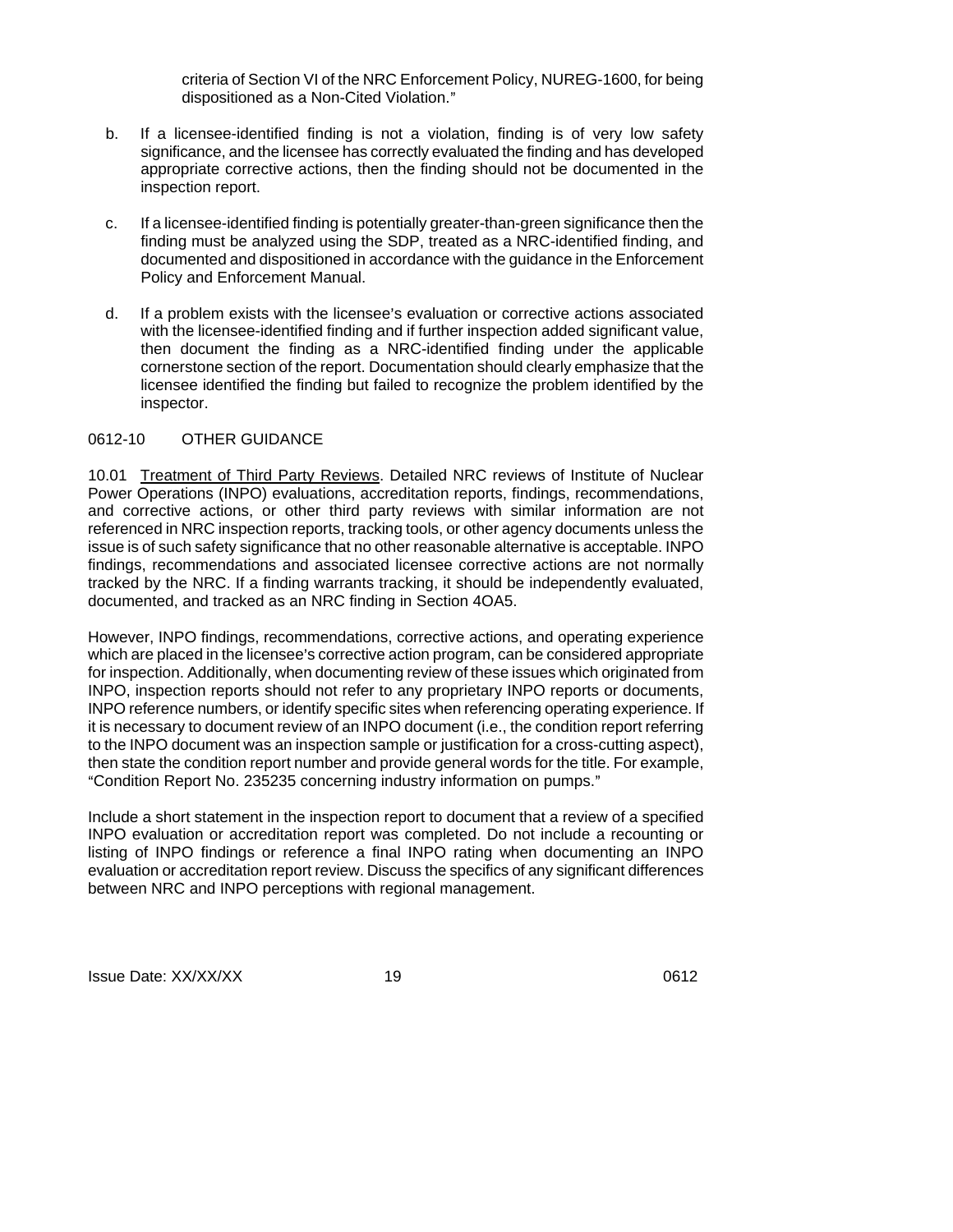10.02 Non-Routine Inspections. Document in Section 4OA5 inspection results from IMC 2515 Appendix C, temporary instructions (TIs) and other non-routine inspection activities not addressed in this manual chapter.

## 0612-11 COMPILING AN INSPECTION REPORT

11.01 Report Organization. Arrange the Report Details in accordance with the standard report outline shown in Exhibit 1. Each outline topic does not have to be covered in each report. When an inspection is performed in a particular area, the resulting details are placed in the corresponding section of the report.

11.02 Plant Status. If appropriate, write a Summary of Plant Status section. If used, briefly describe pertinent operational events, such as any plant shutdowns or significant changes in power. This summary is not needed for specialist inspections since plant operating status may not be relevant to a safeguards or emergency preparedness inspection.

11.03 Summary of Findings. The summary should be an informative but concise overview of the significant inspection findings contained in the details of the report. It will also be used for entries to the Agency-wide Documents Access and Management System (ADAMS) and the RPS Plant Issues Matrix (PIM).

a. The first paragraph of the summary of findings section is used to describe the inspection report in ADAMS (title value field in ADAMS).

The paragraph must include the following, in order:

- the inspection report number (See Exhibit 3 for format),
- the dates of the inspection,
- the name of the site, and
- the titles of only the inspection procedures or attachments in which findings were identified (e.g, equipment alignment, fire protection, operability evaluations).

If no findings were identified, the general inspection area should be listed (e.g, radiation specialist report, or resident inspector report, or environmental report).

For non-routine inspections, the same format should be followed to identify the report number, unit names, and dates of inspection. These are followed by the title of the inspection and a list of findings. (See Appendix D for examples.)

b. Summary Paragraph. The summary paragraph follows the ADAMS template paragraph and describes who conducted the inspection (i.e., resident and/or specialist inspectors), the number of findings, and violations.

The summary also includes an explanation that the significance of most findings is indicated by their color (greater than Green, or Green, White, Yellow, Red); that the significance was determined using IMC 0609, "Significance Determination Process" (SDP); and that findings for which the SDP does not apply may be Green or be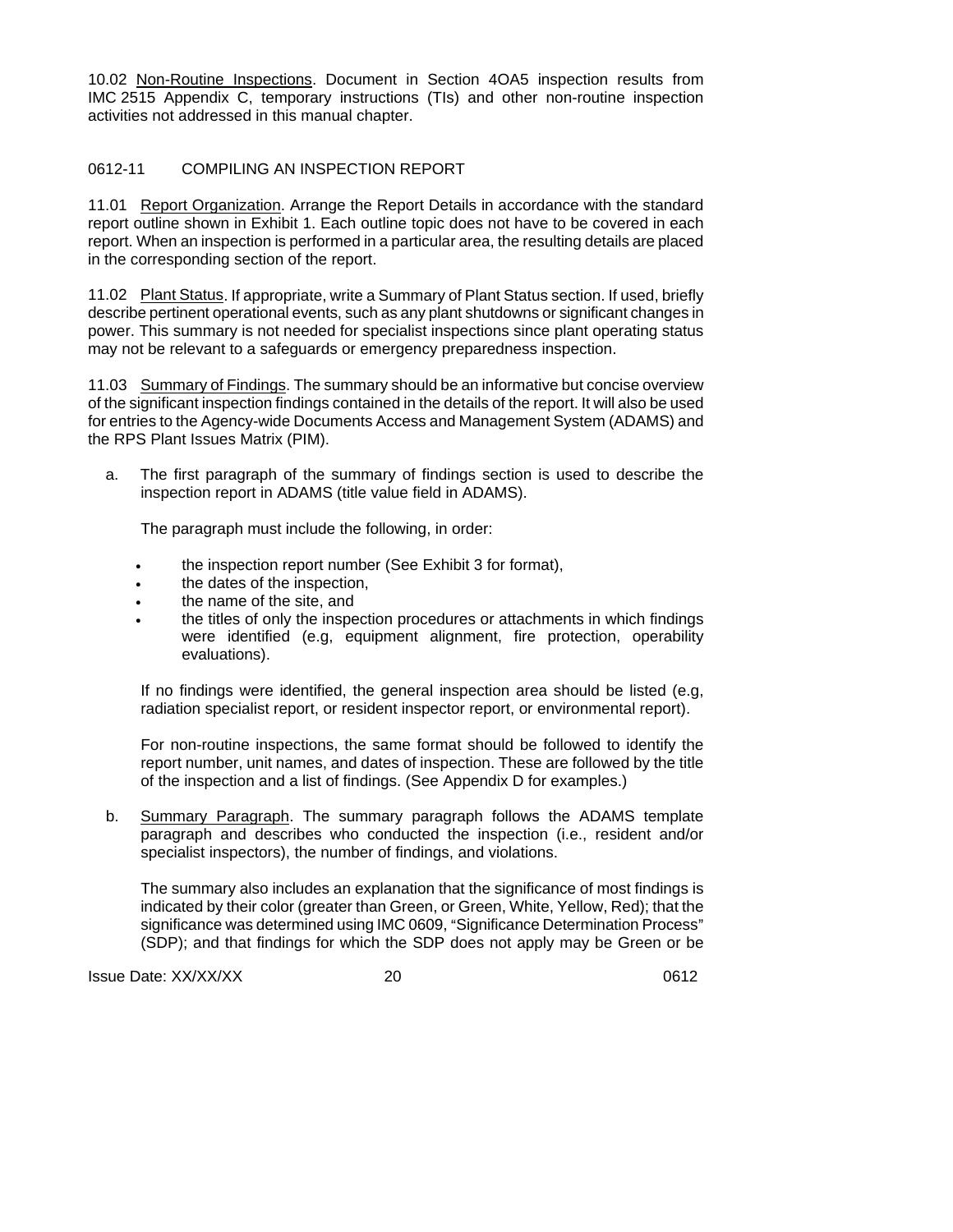assigned a severity level after NRC management review. This explanation is not included if no findings were identified.

c. List of findings. Compile a list of findings by reviewing the details developed for each report section. Write a two paragraph summary for each issue that is designated a finding (FIN), violation (VIO), AVs, or non-cited violation (NCV). The text of the summaries must be consistent with the corresponding details in the inspection report.

Do not document the following in the summary of findings: licensee-identified NCVs; unresolved items; and Green findings associated with LERs.

1. First Paragraph: Begin the summary for each finding with the significance color. Use TBD for those findings where the significance or severity level has not yet been determined and for findings with a preliminary color greater than Green. Then, describe the finding including any enforcement action, the specific requirement violated, and identification credit for the finding. Include a brief description of the corrective actions completed or planned by the licensee, if applicable. If the planned corrective action is still being evaluated, a sentence stating such is sufficient.

Second Paragraph: The second paragraph should briefly summarize the finding's significance from the analysis section. State the cross-cutting area, the cross-cutting component, the cross-cutting aspects of the finding, and the alphanumeric identifier or that no cross-cutting aspect was identified. Each summary must end with a reference to the section of the report in which the finding is discussed.

- 2. Group the findings summaries by cornerstones in the order specified in Exhibit 1.
- 3. If a licensee-identified finding resulted in a violation, include the following boilerplate paragraph as the last paragraph of the summary of findings:

"Violations of very low safety significance, that were identified by the licensee have been reviewed by the inspectors. Corrective actions taken or planned by the licensee have been entered into the licensee's corrective action program. These violations and corrective action tracking numbers are listed in Section 4OA7 of this report."

11.04 Cover Page. The report cover page gives a succinct summary of information about the inspection. It contains: the docket number(s), license number(s), report number, licensee name, facility name, facility location (city and state), dates of the inspection, names and titles of participating inspectors (and may include names of those inspectors who have achieved basic inspector certification but are not yet fully qualified), and name and title of the approving NRC manager. See Exhibit 3 for format.

Issue Date: XX/XX/XX 0612 21

**Deleted:** Highlight the cross-cutting aspects of a finding, if appropriate.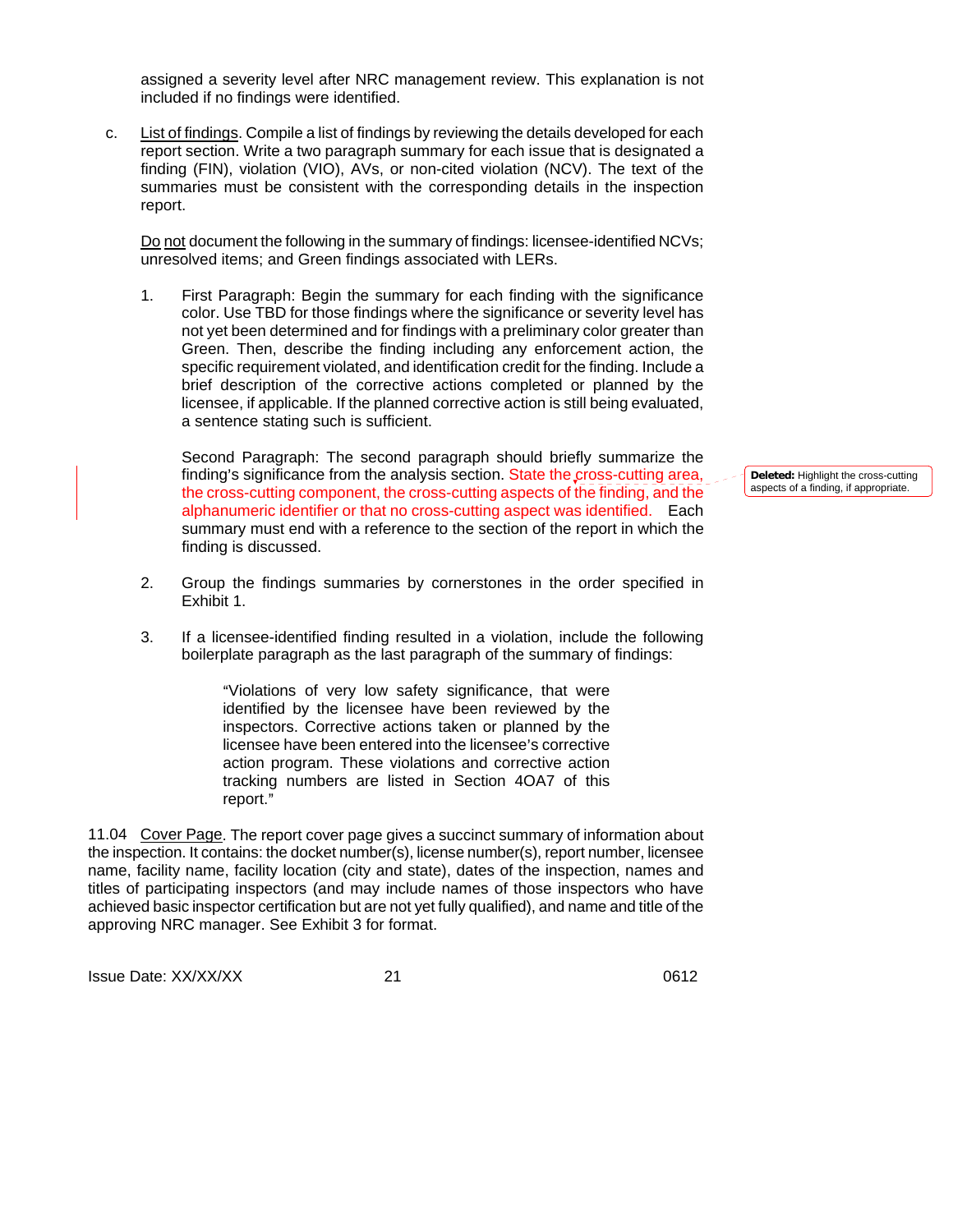The inspection report number is to be identified in the following form as required by IMC 0306:

Docket No./Year [sequential number of the report in that year] (e.g., 05000410/2003001)

11.05 Table of Contents. If a report is considered complicated or of significant length, then develop a table of contents. If the inspection report, from the Report Details section to the exit interview section, is more than 20 pages long, a table of contents should be considered.

11.06 Exit Meeting Summary. Write a brief summary of the exit meeting in Section 4OA6. This information will also be described in the first paragraph of the cover letter. The summary must identify the most senior licensee manager who attended the meeting and must include the following information:

a. Absence of Proprietary Information. At the exit meeting, the inspectors will verify whether the licensee considers any materials provided to or reviewed by the inspectors to be proprietary. If the licensee did not identify any material as proprietary, include a sentence to that effect in the exit meeting summary. See IMC 0620, "Inspection Documents and Records," for actions to take if the report includes proprietary material.

NOTE: When an inspection is likely to involve proprietary information (i.e., given the technical area or other considerations of inspection scope), handling of proprietary information should be discussed at the entrance meeting.

- b. Subsequent Contacts or Changes in NRC Position. If the NRC's position on an inspection finding changes (including a change in the cross-cutting aspect assigned to the finding) after the exit meeting, conduct an additional exit meeting to discuss that change with the licensee. Also, document the additional exit meeting in the inspection report.
- c. Characterization of Licensee Response. Do not characterize a licensee's exit meeting response. If the licensee disagrees with an inspection finding, this position may be characterized by the licensee in its formal response to the inspection report, if applicable.
- d. Oral Statements and Regulatory Commitments. Do not attempt to characterize or interpret any oral statements the licensee makes, at the exit meeting or at any other time during the inspection, as a commitment. Licensee commitments are documented by licensee correspondence, after which they may be referenced in the inspection report. Oral statements made or endorsed by a member of licensee management authorized to make commitments are not regulatory commitments unless they are documented as such by the licensee. For further guidance on licensee commitments, see ADAMS Accession Nos. ML003680088 (NEI 99-04), ML003680078 (NEI Cover Letter), and ML003679799 (SECY 00-045 endorsing NEI 99-04 guidance).

Issue Date: XX/XX/XX and the control of the 22 and 22 and 22 and 2012 and 22 and 2012 and 22 and 2012 and 2012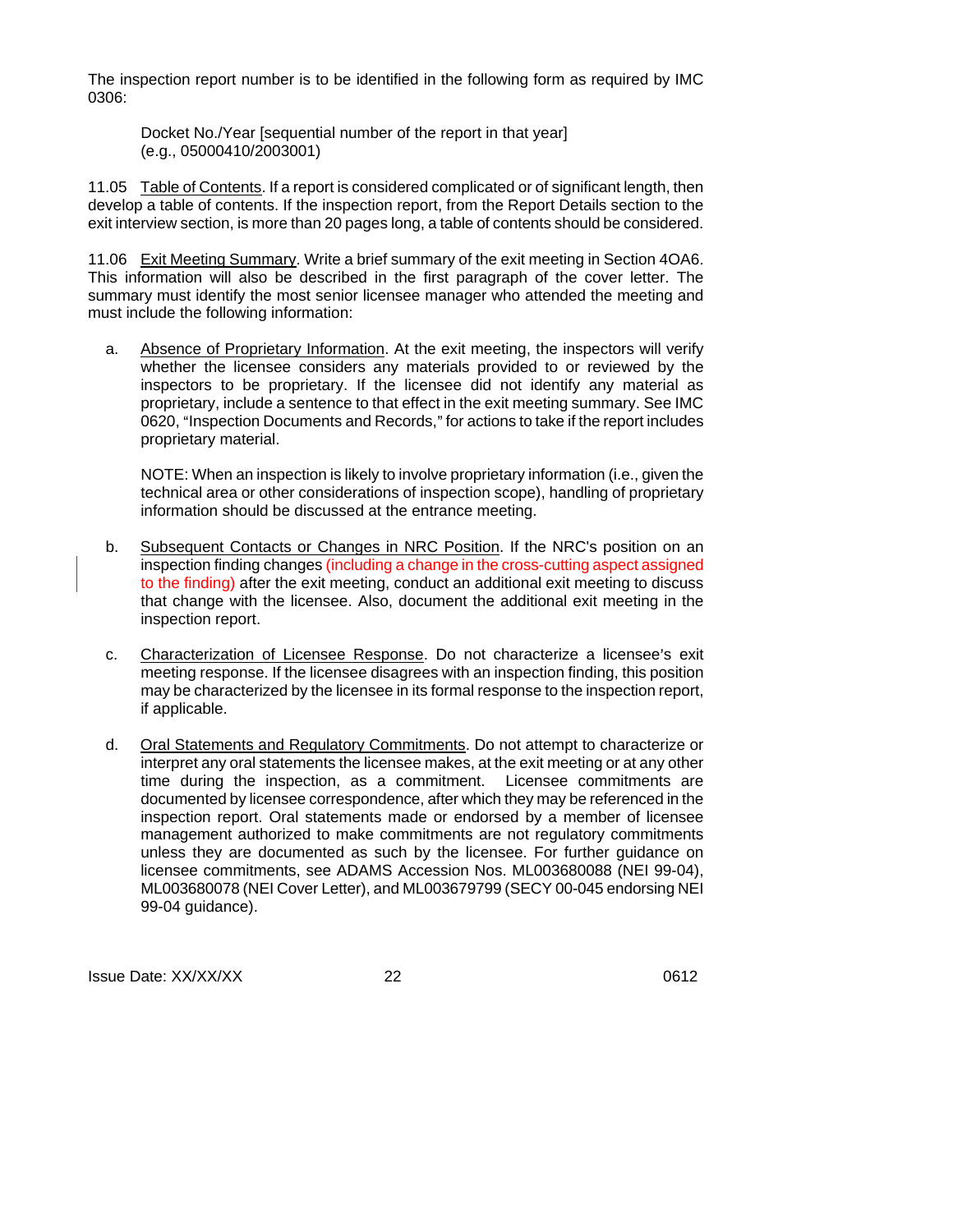Because regulatory commitments are a sensitive area, ensure that any reporting of licensee statements are paraphrased accurately and contain appropriate reference to the licensee's document.

11.07 Report Attachments. The attachments discussed below are included at the end of the inspection report if applicable to the inspection. The attachments may be combined into a single attachment entitled "Supplementary Information."

- a. Key Points of Contact. List, by name and title, those individuals who furnished relevant information or were key points of contact during the inspection (except in cases where there is a need to protect the identity of an individual). The list should not be exhaustive but should identify those individuals who provided information related to developing and understanding findings. The list includes the most senior licensee manager present at the exit meeting and NRC technical personnel who were involved in the inspection if they are not listed as inspectors on the cover page.
- b. List of Items Opened, Closed, Discussed, and Updated. The report shall include a quick reference list of items opened, closed, and updated, including the item type, the tracking number for the item, and a brief phrase matching the title used in PIM headers describing the item. Open items that were discussed (but not closed) should also be included in this list, along with a reference to the sections in the report in which the items are discussed. NCVs will normally be opened and closed in the initiating inspection report.
- c. List of Documents Reviewed. A list of the documents and records reviewed during an inspection must be publicly available. Therefore, include a listing of all the documents and records reviewed during the inspection that are not identified in the body of the report. "Reviewed" in this context means to examine critically or deliberately (see IMC 0620). The list does not include records that were only superficially reviewed. Lists consisting of more than six documents reviewed should be removed from the body of the report and included as an attachment.

Documents and records reviewed for Security inspection reports will not be made publically available.

If it is necessary to document review of an INPO document (i.e., the condition report referring to the INPO document was an inspection sample or justification for a crosscutting aspect), then state the condition report number and provide general words for the title. For example, "Condition Report No. 235235 concerning industry information on pumps."

d. List of Acronyms. Recommend including a list of acronyms for any report whose Details section exceeds 20 pages. For reports in which a relatively small number of acronyms have been used, the list is optional. The list is also optional if more than 20 pages and the number of acronyms is relatively small. In all cases, however, acronyms should be spelled out when first used in inspection report text.

11.08 Cover Letter. Write a cover letter to transmit the overall inspection results and convey the inspection findings to the licensee. Inspection reports are sent from the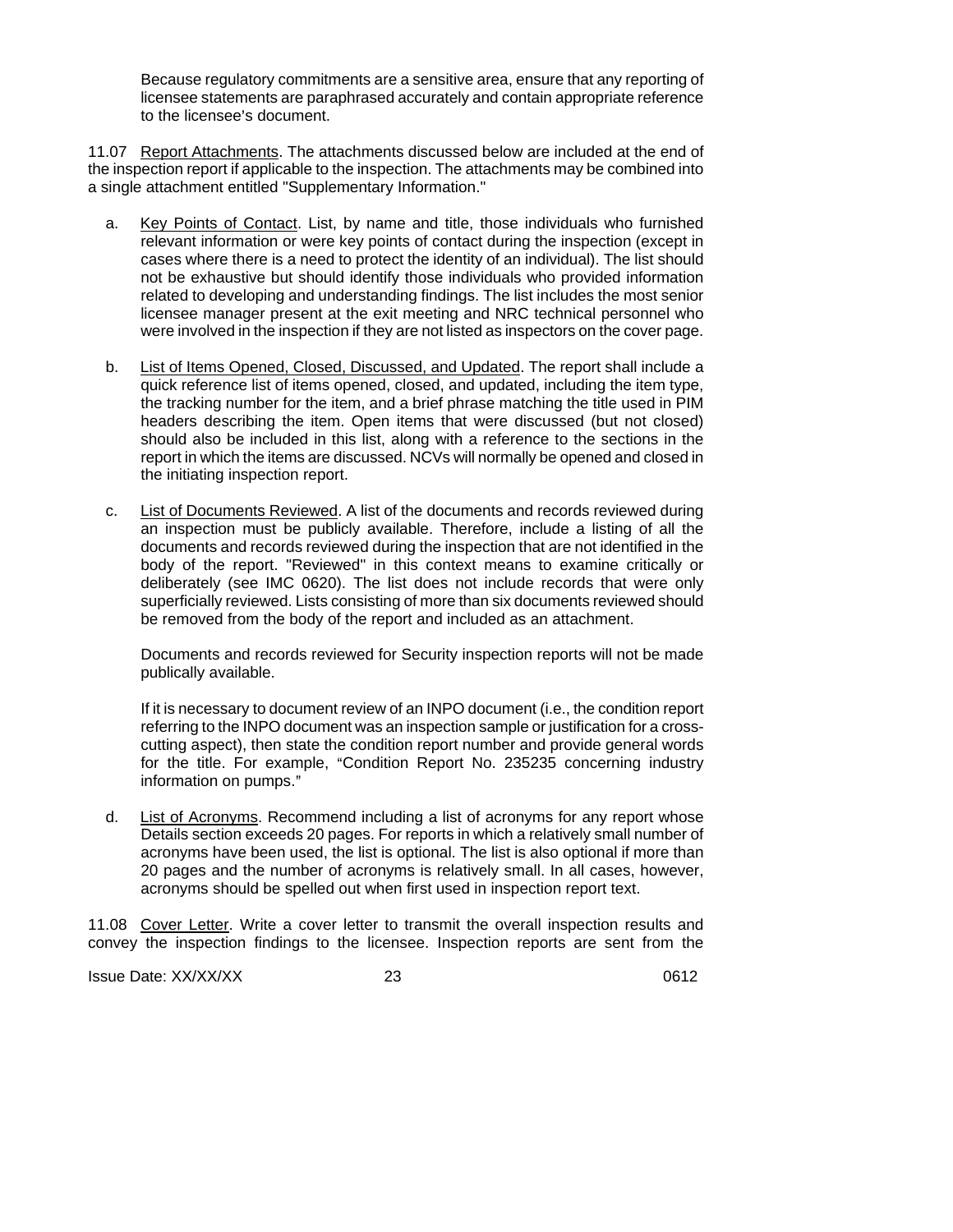applicable NRC official (branch chief, division director, or regional administrator) to the designated licensee executive. See the inspection report documentation matrix in Exhibit 2 for what should and should not be documented in the inspection report cover letter. Examples of inspection report cover letters can be found in Exhibit 4.

Guidance and cover letter formats for transmitting enforcement actions vary. Guidance and sample cover letters for enforcement-related correspondence are found in the Enforcement Manual, Appendix B, "Standard Formats for Enforcement Packages."

Cover letter content varies somewhat depending on whether or not the inspection identified findings. In general, however, every cover letter has the same basic structure as follows:

- a. Date. The NRC seal and address are at the top of the first page and are followed by the date on which the report cover letter is signed and the report issued.
- b. Enforcement Action. If the report contains findings assigned an enforcement action (EA) number, then the EA number should be placed in the upper left-hand corner above the principal addressee's name.
- c. Addressee. The name and title of the principal addressee are placed at least four lines below the letterhead, followed by the licensee's name and address.
- d. Subject Line. The subject line of the letter should state the plant name and inspection subject (e.g.,"XXXXX Generating Station - NRC Integrated Inspection Report") followed by the report number. The information presented in the subject line must be in the following sequence: plant name, type of inspection, report number. Use the official plant name and docket number as described in Section 11.04.

The words "NOTICE OF VIOLATION" ("EXERCISE OF ENFORCEMENT DISCRETION" or "NOTICE OF DEVIATION," etc.) must be included if an enforcement action accompanies the inspection report.

- e. Salutation. Ensure that the salutation follows the subject line.
- f. Introductory Paragraphs. The first two paragraphs of the cover letter should give a brief introduction, including the type of report (e.g., license renewal report, integrated inspection report) and pertinent dates (i.e., date of final exit meeting with licensee, date NRC was informed of licensee readiness for supplemental inspections, date decision was made that a reactive inspection would be conducted in response to events).
- g. Body. The body of the letter should discuss the most important topics first. The following identifies how different types of findings should be reflected in the cover letter to an inspection report.

Issue Date: XX/XX/XX and the control of the 24 and 24 and 24 and 24 and 24 and 24 and 24 and 2612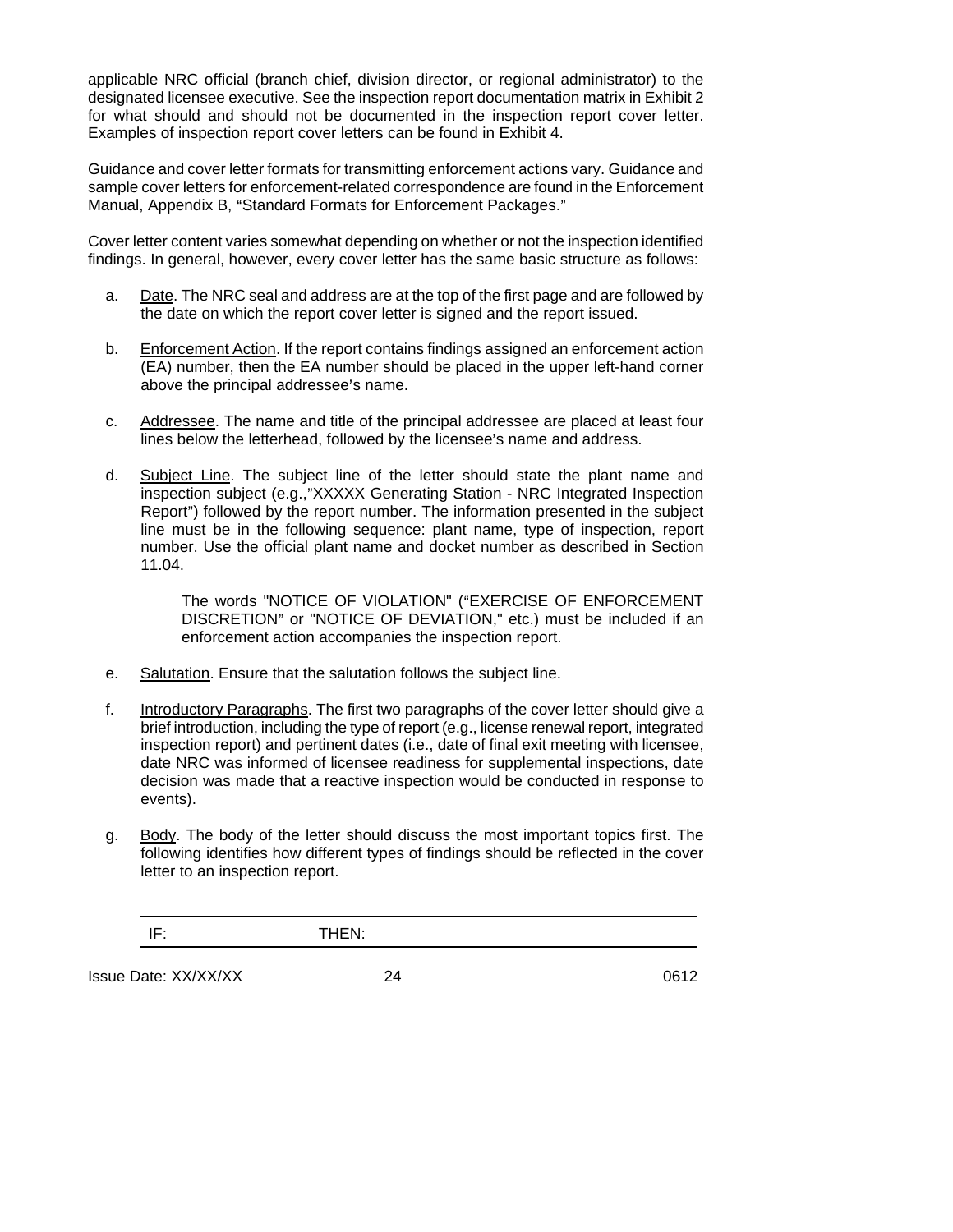| IF:                                                                                                                                       | THEN:                                                                                                                                                                                                                                                                                                                                                                                                                                                                                                                                                                                                                                                               |  |  |
|-------------------------------------------------------------------------------------------------------------------------------------------|---------------------------------------------------------------------------------------------------------------------------------------------------------------------------------------------------------------------------------------------------------------------------------------------------------------------------------------------------------------------------------------------------------------------------------------------------------------------------------------------------------------------------------------------------------------------------------------------------------------------------------------------------------------------|--|--|
| If there are no<br>findings identified                                                                                                    | Insert a separate paragraph stating:                                                                                                                                                                                                                                                                                                                                                                                                                                                                                                                                                                                                                                |  |  |
|                                                                                                                                           | "Based on the results of this inspection, no findings of<br>significance were identified."                                                                                                                                                                                                                                                                                                                                                                                                                                                                                                                                                                          |  |  |
| If Green findings are<br>identified                                                                                                       | State the number but do not elaborate. Include the<br>following statement:                                                                                                                                                                                                                                                                                                                                                                                                                                                                                                                                                                                          |  |  |
|                                                                                                                                           | "There were [the number] findings of very low safety<br>significance (Green) identified in the report."                                                                                                                                                                                                                                                                                                                                                                                                                                                                                                                                                             |  |  |
| If Severity Level IV<br>violations or violations<br>associated with<br>Green findings are<br>being dispositioned<br>as NCVs or in NOVs    | Document in accordance with the guidance in Appendix<br>B, Form 2 of the Enforcement Manual                                                                                                                                                                                                                                                                                                                                                                                                                                                                                                                                                                         |  |  |
| If a finding has the<br>potential to be greater<br>than Green in<br>significance                                                          | The cover letter should clearly state why the finding<br>does not present an immediate safety concern, and (if<br>appropriate) that licensee compensatory measures are<br>in place while licensee long-term corrective measures<br>are being implemented.                                                                                                                                                                                                                                                                                                                                                                                                           |  |  |
| If a finding appears to<br>be greater than Green<br>and if an AV is<br>involved for which a<br>Notice of Violation is<br>being considered | Briefly discuss in the order of significance if more than<br>one finding. The appropriate wording for the findings<br>that are also violations of requirements can be found in<br>the Enforcement Manual.                                                                                                                                                                                                                                                                                                                                                                                                                                                           |  |  |
| If a violation appears<br>to be greater than<br>Severity Level IV                                                                         | Discuss in accordance with the guidance in the<br>Enforcement Manual.                                                                                                                                                                                                                                                                                                                                                                                                                                                                                                                                                                                               |  |  |
| If a violation was<br>identified but was not<br>associated with a<br>performance<br>deficiency                                            | Insert the following paragraph:<br>"Although this issue constitutes a violation of NRC<br>requirements, we have concluded that (insert name of<br>licensee)'s actions did not contribute to the degraded<br>condition and, thus, no performance deficiency was<br>identified. Based on these facts, I have<br>been<br>authorized, after consultation with the, Director, Office<br>of Enforcement, to exercise enforcement discretion in<br>accordance with Section VII.B.6 of the Enforcement<br>Policy and refrain from issuing enforcement action for<br>the violation. An evaluation was performed and we<br>have determined that this was an issue of very low |  |  |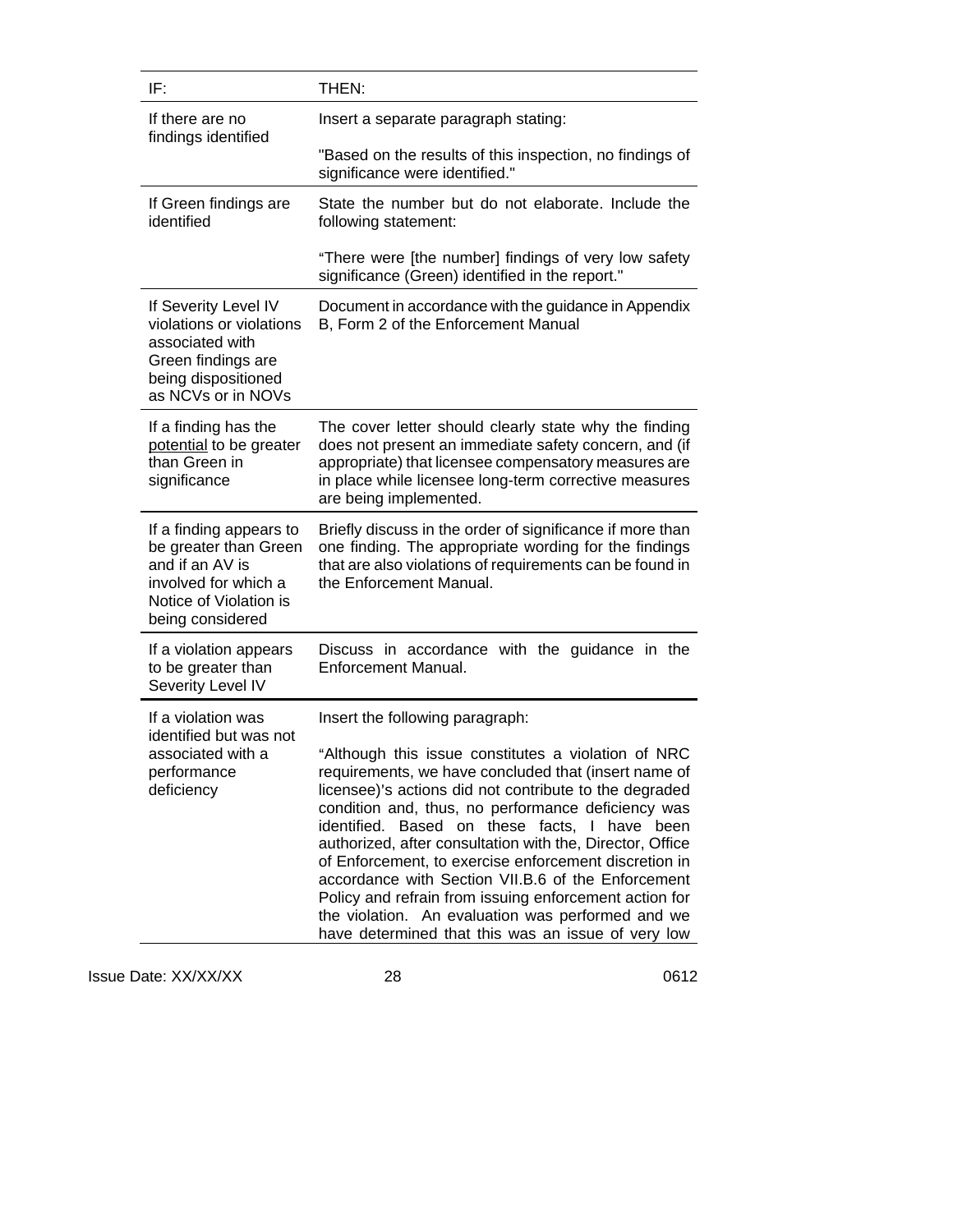#### IF: THEN:

safety significance (or, alternatively, definition for the corresponding color). (State here if any other known agency action has been or will be taken, e.g., forward to a technical branch, evaluation by the Generic Safety Issue program, consideration of generic communication, Task Interface Agreement, etc.)"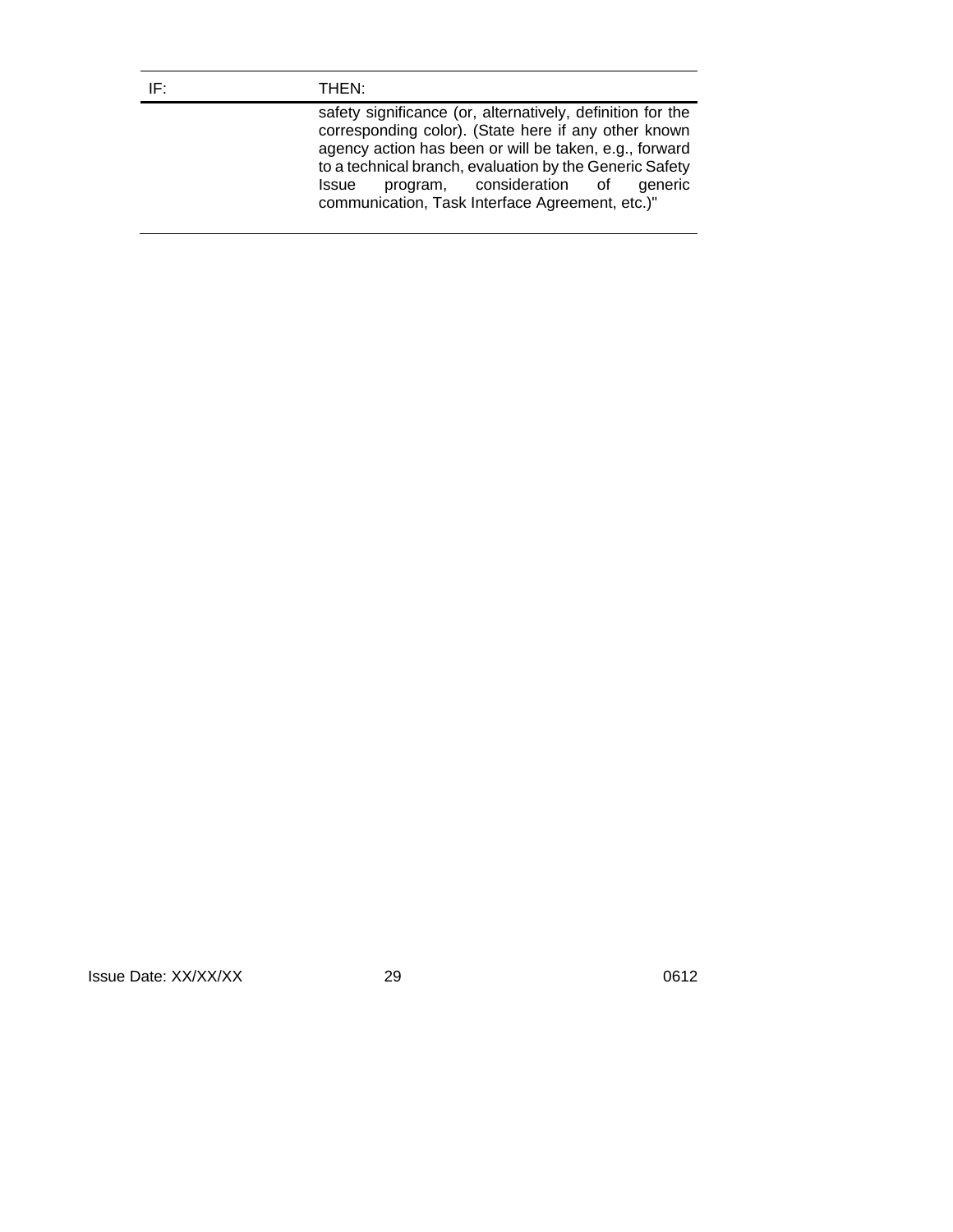h. Closing. The final paragraph consists of standard legal language that varies depending on whether enforcement action is involved. See the example cover letter in Exhibit 4.

The signature of the appropriate NRC official is followed by the docket number(s), license number(s), enclosures, and distribution list.

## 0612-12 ISSUING INSPECTION REPORTS

- 12.01 Report Timeliness.
	- a. Most inspection reports, including Special Inspections, should be issued no later than 45 calendar days after inspection completion.
	- b. Timeliness goals should be accelerated as necessary for inspection reports covering potential escalated enforcement actions and as specified in Management Directive 8.3 for reactive inspections; (e.g., AITs, and IITs.)
		- NOTE: For inspections not conducted by a resident inspector, inspection completion is normally defined as the day of the exit meeting. For resident inspector and integrated inspection reports, inspection completion is normally defined as the last day covered by the inspection report.
	- c. Whenever an inspection reveals findings of significance (i.e., White or higher) or other significant or immediate public health and safety concern, an expedited inspection report that is limited in scope to the specific findings should be considered.
- 12.02 Release and Disclosure of Inspection Reports.
	- a. General Public Disclosure and Exemptions. Except for report enclosures containing exempt information, all final inspection reports will be disclosed routinely to the public. IMC 0620, "Inspection Documents and Records," gives guidance on acquiring and controlling NRC records, including inspection-related documents. In general, safeguards information or related sensitive information should not be released except as specified by current agency policy. Any questions regarding this policy should be referred to the program office.
	- b. Security Cornerstone Inspection Reports. Inspection reports for the security cornerstone will not be made publicly available. Security-related inspection reports will be sent to the respective State Liaison Officers and State Homeland Security Advisors, when they have been appointed, authorized, communicated a desire to receive the report, and have the resources to control the safeguards information. These reports will be controlled as safeguards information or exempt under 10 CFR 2.390 based on the level of information contained in them. However, the cover letters to the reports will be made publicly available.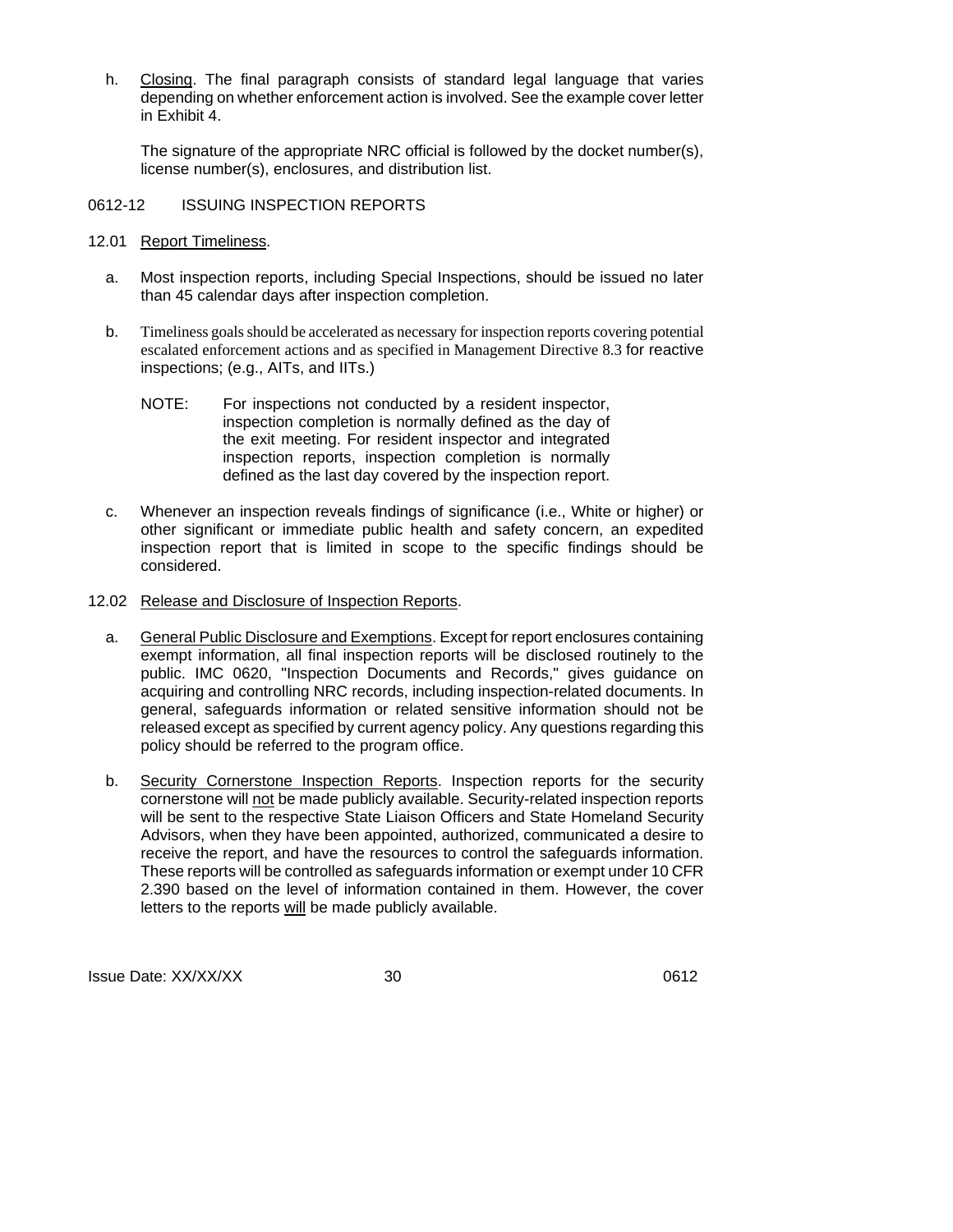The cover letters for security inspection reports will be similar in format to other inspection report cover letters (see IMC 0612, sections 11.08 a through h), but will not include details or descriptions of any inspection findings. The cover letters shall state the number of Green findings identified and a brief description of cross-cutting aspects, if applicable. However, the letters will not state the number of greater than Green findings (if any were identified), only that findings with greater-than-green significance have been identified and a brief description of cross-cutting aspects, if applicable. See sample cover letter number 3 of Exhibit 4 for standard paragraphs to include in security report cover letters.

The cover letters will be marked for the highest level of controlled information contained in the inspection report: official use only (SUNSI) or safeguards information. The marking requirements for safeguards information is in Management Directive 12.6, "NRC Sensitive Unclassified Information Security Program," and the requirements for marking security-related official use only documents is on the Web at: http://www.internal.nrc.gov/sunsi/, "Sensitive Unclassified Non-Safeguards Information (SUNSI)."

c. Release of Investigation-Related Information. When an inspector accompanies an investigator on an investigation, the inspector must not release either the investigation report or his or her individual input to the investigation report. This information is exempt from disclosure by 10 CFR 9.5, and must not be circulated outside the NRC without specific approval of the Chairman (refer to OI Policy Statement 23).

#### END

## EXHIBITS:

- Exhibit 1: Standard Reactor Inspection Report Outline
- Exhibit 2: Inspection Report Documentation Matrix
- Exhibit 3: Sample Reactor Inspection Report
- Exhibit 4: Sample Cover Letters

#### APPENDICES:

- Appendix A: Acronyms Used in Inspection Manual Chapter 0612
- Appendix B: Issue Screening
- Appendix C: Documentation Guidance for Supplemental Inspections
- Appendix D: Sample Biennial Inspection Report for "Identification and Resolution of Problems" Inspection Procedure (IP 71152)
- Appendix E: Examples of Minor Issues
- Appendix F: Examples of Cross-Cutting Aspects

Issue Date: XX/XX/XX 31 31 31 32 32 32 32 33 34 35 36 37 38 38 39 38 39 38 39 38 39 38 39 38 38 39 39 39 30 31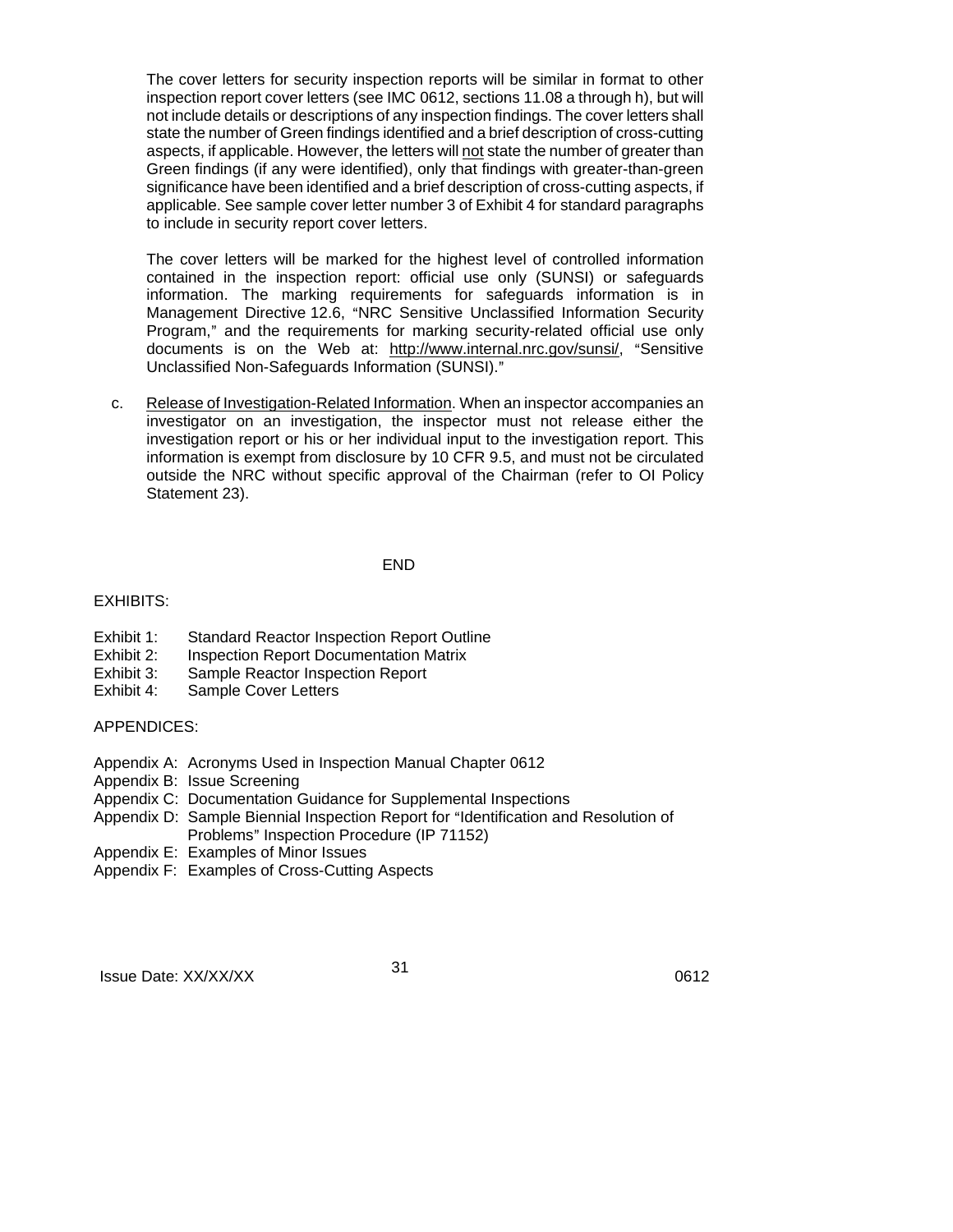# ATTACHMENT 1

# Revision History - IMC 0612

| Commitment<br>Tracking<br>Number | <b>Issue Date</b>       | Description of Change                                                                                                                                                                                                                                                                                                                                                                                                                                                                                                                                                                                                                                                                                                                | Training<br>Needed | Training<br>Completion<br>Date | Comment<br>Resolution<br><b>Accession Number</b> |
|----------------------------------|-------------------------|--------------------------------------------------------------------------------------------------------------------------------------------------------------------------------------------------------------------------------------------------------------------------------------------------------------------------------------------------------------------------------------------------------------------------------------------------------------------------------------------------------------------------------------------------------------------------------------------------------------------------------------------------------------------------------------------------------------------------------------|--------------------|--------------------------------|--------------------------------------------------|
| N/A                              | 02/10/2006              | Revision history reviewed for the last four<br>years.                                                                                                                                                                                                                                                                                                                                                                                                                                                                                                                                                                                                                                                                                | <b>NO</b>          | N/A                            | N/A                                              |
| N/A                              | 04/29/2002<br>CN 02-021 | Initial issue of IMC-0612. Revised from<br>IMC-0610* to address revised<br>documentation requirements of the<br>revised Reactor Oversight Process<br>(ROP). This revision changed the manner<br>in which findings are documented,<br>deleted ""no color"" findings and the<br>requirements to add licensee identified<br>violations to the Plant Issue Matrix. Other<br>Major changes involved re-formatting<br>several sections for clarity; provided a<br>sample inspection report (to be issued<br>separately); re-structured and revised the<br>thresholds for documentation (Appendix<br>B); provided numerous new examples of<br>minor violations in Appendix E; and<br>provided a revised format for<br>documenting findings. | <b>NO</b>          | N/A                            | N/A                                              |
| N/A                              | 02/21/2003<br>CN 03-006 | Made editorial changes to Appendix B<br>(Issue Dispositioning Screening) to reflect<br>title changes to standard ROP<br>terminology.                                                                                                                                                                                                                                                                                                                                                                                                                                                                                                                                                                                                 | <b>NO</b>          | N/A                            | N/A                                              |

Issue Date: XX/XX/XX Att 1-2

0612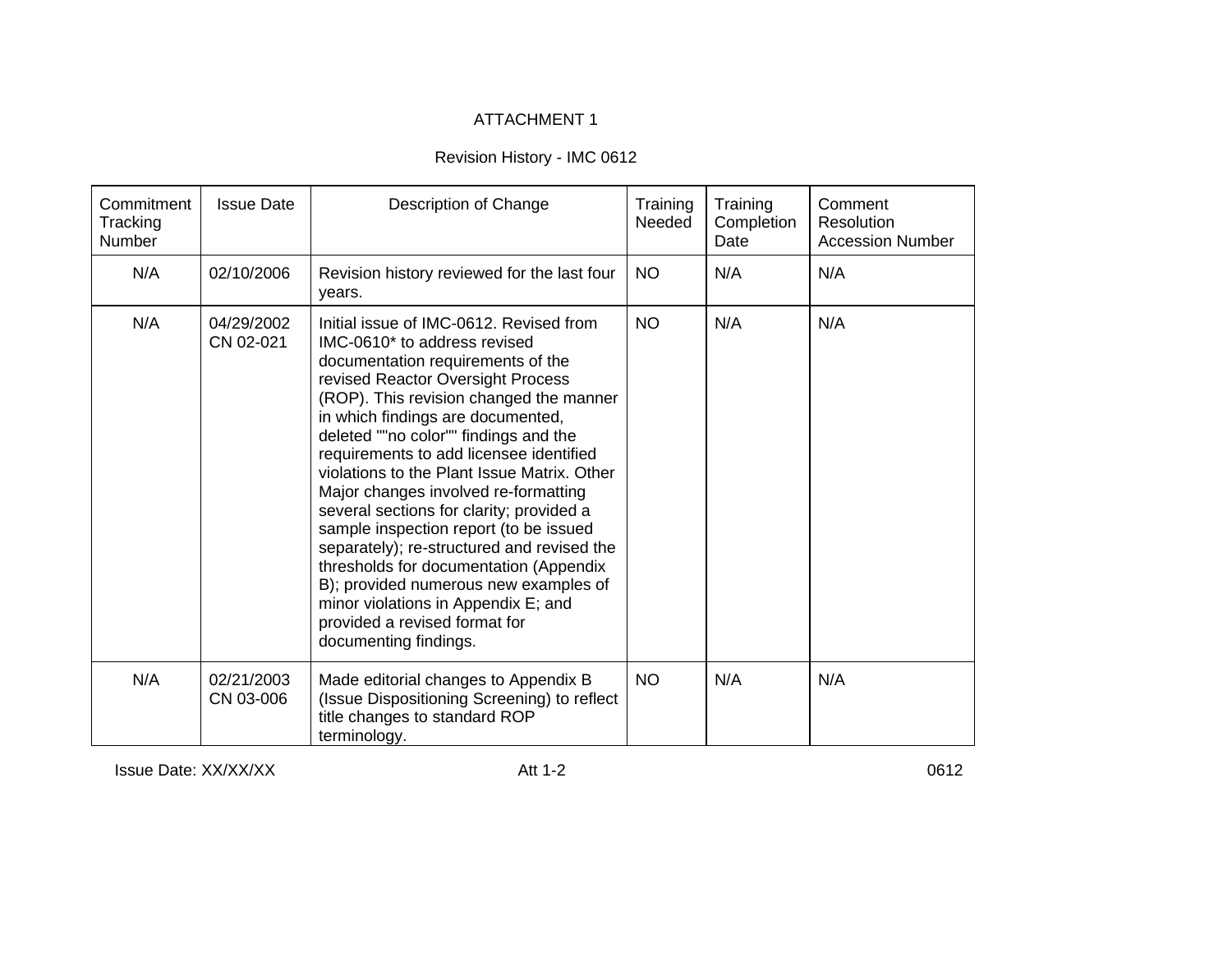| N/A | 05/23/2003<br>CN 03-016 | Exhibit 3 (Sample Reactor Inspection<br>Report) revised to not require licensee<br>identified NCV's be put in the PIM.                                                                                                                                                                                                                                                                                                                                                                                                                                                                                                                                                | <b>NO</b>  | N/A | N/A |
|-----|-------------------------|-----------------------------------------------------------------------------------------------------------------------------------------------------------------------------------------------------------------------------------------------------------------------------------------------------------------------------------------------------------------------------------------------------------------------------------------------------------------------------------------------------------------------------------------------------------------------------------------------------------------------------------------------------------------------|------------|-----|-----|
| N/A | 06/24/2003C<br>N 03-021 | IMC 0612 Power Reactor Inspection<br>Reports main body, app appendices and<br>exhibits were revised to achieve the<br>following:<br>1. Consistency with IMC-0306<br>(Information Technology Support for the<br><b>Reactor Oversight Process)</b><br>2. Presented information in the order in<br>which the activities will normally be<br>performed in the process of developing<br>and transmitting a reactor inspection<br>report.<br>3. Removed specific enforcement<br>quidance to ensure consistency between<br>the guidance in IMC-0612 and the<br><b>Enforcement Policy and Enforcement</b><br>Manual.<br>4. Corrected incorrect or conflicting<br>information. | <b>NO</b>  | N/A | N/A |
| N/A | 01/14/2004<br>CN 04-001 | Changed the inspection report timeliness<br>to 45 calendar days for most inspection<br>reports, including Special Inspections.                                                                                                                                                                                                                                                                                                                                                                                                                                                                                                                                        | <b>NO</b>  | N/A | N/A |
| N/A | 09/30/2005<br>CN 05-028 | Revised to clarify definitions for<br>NRC-identified, self-revealing and<br>licensee identified; to provide additional<br>guidance on how to document<br>cross-cutting issues; to improve guidance<br>on LER closure; to update the new report                                                                                                                                                                                                                                                                                                                                                                                                                        | <b>YES</b> | N/A | N/A |

Issue Date: XX/XX/XX Att 1-3

0612